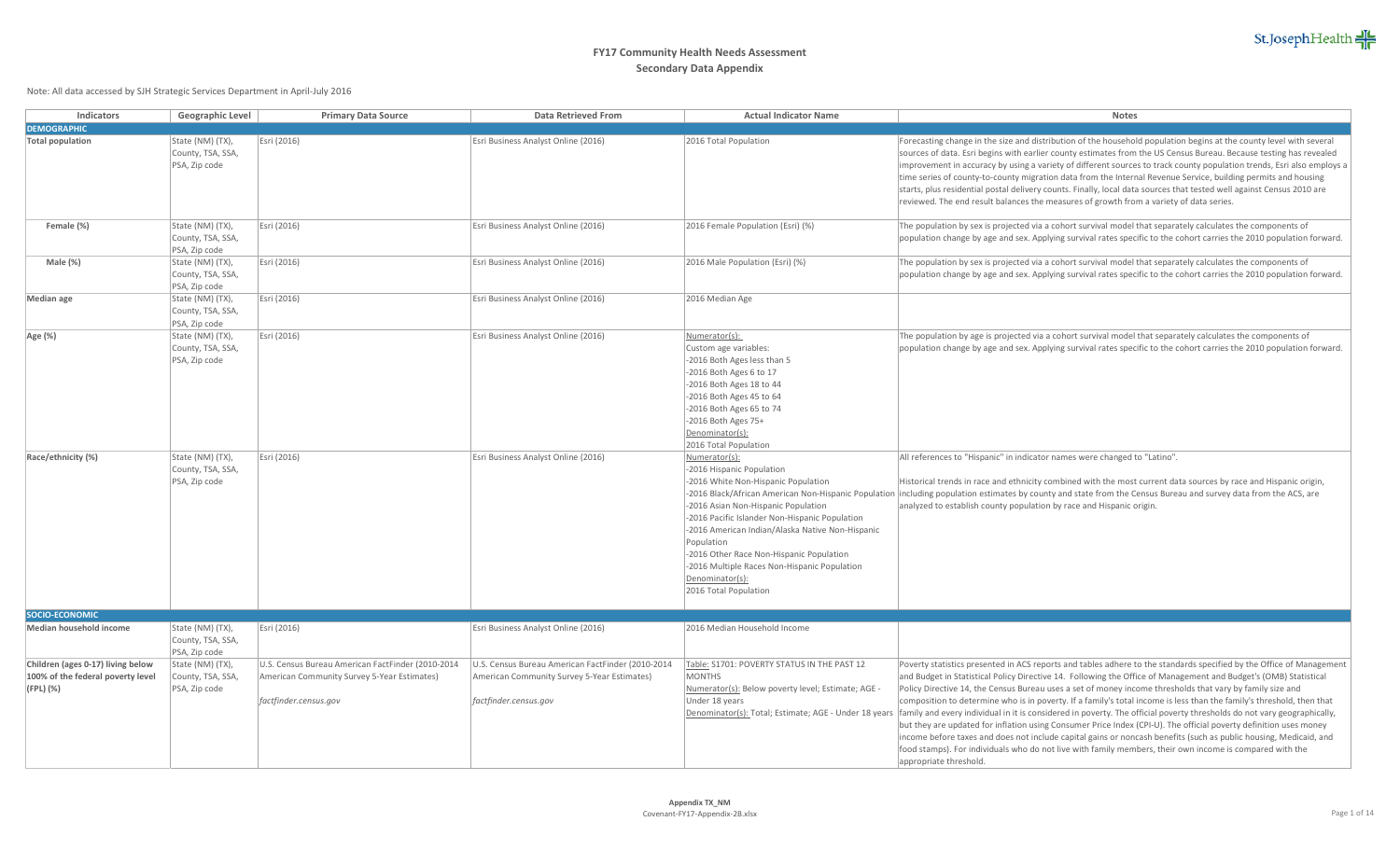

| Indicators                                     | Geographic Level                                       | <b>Primary Data Source</b>                                                                             | Data Retrieved From                                                                                                                                       | <b>Actual Indicator Name</b>                                                                                                       | Notes                                                                                                                                                                                                                                                                                                                                                                                                                                                                                        |
|------------------------------------------------|--------------------------------------------------------|--------------------------------------------------------------------------------------------------------|-----------------------------------------------------------------------------------------------------------------------------------------------------------|------------------------------------------------------------------------------------------------------------------------------------|----------------------------------------------------------------------------------------------------------------------------------------------------------------------------------------------------------------------------------------------------------------------------------------------------------------------------------------------------------------------------------------------------------------------------------------------------------------------------------------------|
| Older adults (ages 65+) living below           | State (NM) (TX),                                       | U.S. Census Bureau American FactFinder (2010-2014                                                      | U.S. Census Bureau American FactFinder (2010-2014                                                                                                         | Table: S1701: POVERTY STATUS IN THE PAST 12                                                                                        | Poverty statistics presented in ACS reports and tables adhere to the standards specified by the Office of Management                                                                                                                                                                                                                                                                                                                                                                         |
| 100% of the FPL (%)                            | County, TSA, SSA,<br>PSA, Zip code                     | American Community Survey 5-Year Estimates)                                                            | American Community Survey 5-Year Estimates)                                                                                                               | <b>MONTHS</b>                                                                                                                      | and Budget in Statistical Policy Directive 14. Following the Office of Management and Budget's (OMB) Statistical<br>Numerator(s): Below poverty level; Estimate; AGE - 65   Policy Directive 14, the Census Bureau uses a set of money income thresholds that vary by family size and                                                                                                                                                                                                        |
|                                                |                                                        | factfinder.census.gov                                                                                  | factfinder.census.gov                                                                                                                                     | years and over<br>Denominator(s): Total; Estimate; AGE - 65 years and                                                              | composition to determine who is in poverty. If a family's total income is less than the family's threshold, then that<br>family and every individual in it is considered in poverty. The official poverty thresholds do not vary geographically,                                                                                                                                                                                                                                             |
|                                                |                                                        |                                                                                                        |                                                                                                                                                           | over                                                                                                                               | but they are updated for inflation using Consumer Price Index (CPI-U). The official poverty definition uses money<br>income before taxes and does not include capital gains or noncash benefits (such as public housing, Medicaid, and<br>food stamps). For individuals who do not live with family members, their own income is compared with the                                                                                                                                           |
|                                                |                                                        |                                                                                                        |                                                                                                                                                           |                                                                                                                                    | appropriate threshold.                                                                                                                                                                                                                                                                                                                                                                                                                                                                       |
| Households living below 100% of<br>the FPL (%) | State (NM) (TX),<br>County, TSA, SSA,<br>PSA, Zip code | U.S. Census Bureau American FactFinder (2010-2014<br>American Community Survey 5-Year Estimates)       | U.S. Census Bureau American FactFinder (2010-2014<br>American Community Survey 5-Year Estimates)                                                          | Table: B17026: RATIO OF INCOME TO POVERTY LEVEL<br>OF FAMILIES IN THE PAST 12 MONTHS<br>Numerator(s) Sum of:                       | - Universe = Families (A group of two or more people who reside together and who are related by birth, marriage, or<br>adoption)<br>- Poverty statistics presented in ACS reports and tables adhere to the standards specified by the Office of                                                                                                                                                                                                                                              |
|                                                |                                                        | factfinder.census.gov                                                                                  | factfinder.census.gov                                                                                                                                     | Estimate; Total: - Under .50<br>Estimate; Total: - .50 to .74<br>Estimate; Total: - .75 to .99<br>Denominator(s): Estimate; Total: | Management and Budget in Statistical Policy Directive 14. Following the Office of Management and Budget's (OMB)<br>Statistical Policy Directive 14, the Census Bureau uses a set of money income thresholds that vary by family size and<br>composition to determine who is in poverty. If a family's total income is less than the family's threshold, then that<br>family and every individual in it is considered in poverty. The official poverty thresholds do not vary geographically, |
|                                                |                                                        |                                                                                                        |                                                                                                                                                           |                                                                                                                                    | but they are updated for inflation using Consumer Price Index (CPI-U). The official poverty definition uses money<br>income before taxes and does not include capital gains or noncash benefits (such as public housing, Medicaid, and<br>food stamps). For individuals who do not live with family members, their own income is compared with the<br>appropriate threshold.                                                                                                                 |
|                                                |                                                        |                                                                                                        |                                                                                                                                                           |                                                                                                                                    | - The ratio of income to poverty is a family's or person's income divided by their poverty threshold. Income-to-<br>poverty ratio categories represent variations of the poverty level. Frequently-used ratios include: Ratios below 1.00<br>(below 100 percent of poverty) are below the official poverty definition, while ratios of 1.00 or greater (100 percent of                                                                                                                       |
|                                                |                                                        |                                                                                                        |                                                                                                                                                           |                                                                                                                                    | poverty or greater) indicate income above the poverty level. Ratios below 0.50 (50 percent of poverty, that is, income<br>less than half of the poverty threshold) have sometimes been described as "severe poverty", while those with ratios<br>at/or above 1.00 percent by less than 1.25 percent have been described as "near poverty".                                                                                                                                                   |
|                                                |                                                        |                                                                                                        |                                                                                                                                                           |                                                                                                                                    | - A family includes a householder and one or more people living in the same household who are related to the<br>householder by birth, marriage, or adoption. All people in a household who are related to the householder are<br>regarded as members of his or her family. A family household may contain people not related to the householder, but<br>those people are not included as part of the householder's family. Thus, the number of family households is equal to                 |
|                                                |                                                        |                                                                                                        |                                                                                                                                                           |                                                                                                                                    | the number of families, but family households may include more members than do families. Not all households<br>contain families since a household may comprise a group of unrelated people or one person living alone.                                                                                                                                                                                                                                                                       |
| Households living below 200% of                | State (NM) (TX),                                       |                                                                                                        | U.S. Census Bureau American FactFinder, 2010 - 2014  U.S. Census Bureau American FactFinder, 2010 - 2014  Table: B17026: RATIO OF INCOME TO POVERTY LEVEL |                                                                                                                                    |                                                                                                                                                                                                                                                                                                                                                                                                                                                                                              |
| the FPL (%)                                    | County, TSA, SSA,                                      | (2014 ACS 5-year estimates)                                                                            | (2014 ACS 5-year estimates)                                                                                                                               | OF FAMILIES IN THE PAST 12 MONTHS                                                                                                  |                                                                                                                                                                                                                                                                                                                                                                                                                                                                                              |
|                                                | PSA, Zip code                                          |                                                                                                        |                                                                                                                                                           | Numerator(s) Sum of:                                                                                                               |                                                                                                                                                                                                                                                                                                                                                                                                                                                                                              |
|                                                |                                                        | (factfinder.census.gov)                                                                                | (factfinder.census.gov)                                                                                                                                   | - Estimate: Total: - Under .50                                                                                                     |                                                                                                                                                                                                                                                                                                                                                                                                                                                                                              |
|                                                |                                                        |                                                                                                        |                                                                                                                                                           | - Estimate; Total: - .50 to .74<br>- Estimate; Total: - .75 to .99                                                                 |                                                                                                                                                                                                                                                                                                                                                                                                                                                                                              |
|                                                |                                                        |                                                                                                        |                                                                                                                                                           | Estimate; Total: - 1.00 to 1.24                                                                                                    |                                                                                                                                                                                                                                                                                                                                                                                                                                                                                              |
|                                                |                                                        |                                                                                                        |                                                                                                                                                           | Estimate; Total: - 1.25 to 1.49                                                                                                    |                                                                                                                                                                                                                                                                                                                                                                                                                                                                                              |
|                                                |                                                        |                                                                                                        |                                                                                                                                                           | Estimate: Total: - 1.50 to 1.74                                                                                                    |                                                                                                                                                                                                                                                                                                                                                                                                                                                                                              |
|                                                |                                                        |                                                                                                        |                                                                                                                                                           | Estimate; Total: - 1.75 to 1.84                                                                                                    |                                                                                                                                                                                                                                                                                                                                                                                                                                                                                              |
|                                                |                                                        |                                                                                                        |                                                                                                                                                           | - Estimate; Total: - 1.85 to 1.99                                                                                                  |                                                                                                                                                                                                                                                                                                                                                                                                                                                                                              |
|                                                |                                                        |                                                                                                        |                                                                                                                                                           | Denominator(s):<br>- Estimate; Total:                                                                                              |                                                                                                                                                                                                                                                                                                                                                                                                                                                                                              |
| Unemployment rate (%)                          | State (NM) (TX),                                       | U.S. Census Bureau American FactFinder, 2010 - 2014  U.S. Census Bureau American FactFinder (2010-2014 |                                                                                                                                                           | Table: B23025: EMPLOYMENT STATUS FOR THE                                                                                           | - All civilians 16 years old and over are classified as unemployed if they (1) were neither "at work" nor "with a job but                                                                                                                                                                                                                                                                                                                                                                    |
|                                                | County, TSA, SSA,                                      | (2014 ACS 5-year estimates)                                                                            | American Community Survey 5-Year Estimates)                                                                                                               | POPULATION 16 YEARS AND OVER                                                                                                       | not at work" during the reference week, and (2) were actively looking for work during the last 4 weeks, and (3) were                                                                                                                                                                                                                                                                                                                                                                         |
|                                                | PSA, Zip code                                          |                                                                                                        |                                                                                                                                                           | Numerator(s): Estimate; In labor force: - Civilian labor                                                                           | available to accept a job. Also included as unemployed are civilians who did not work at all during the reference week,                                                                                                                                                                                                                                                                                                                                                                      |
|                                                |                                                        | (factfinder.census.gov)                                                                                | factfinder.census.gov                                                                                                                                     | force: - Unemployed                                                                                                                | were waiting to be called back to a job from which they had been laid off, and were available for work except for                                                                                                                                                                                                                                                                                                                                                                            |
|                                                |                                                        |                                                                                                        |                                                                                                                                                           | Denominator(s): Estimate; In labor force: - Civilian<br>labor force:                                                               | temporary illness.                                                                                                                                                                                                                                                                                                                                                                                                                                                                           |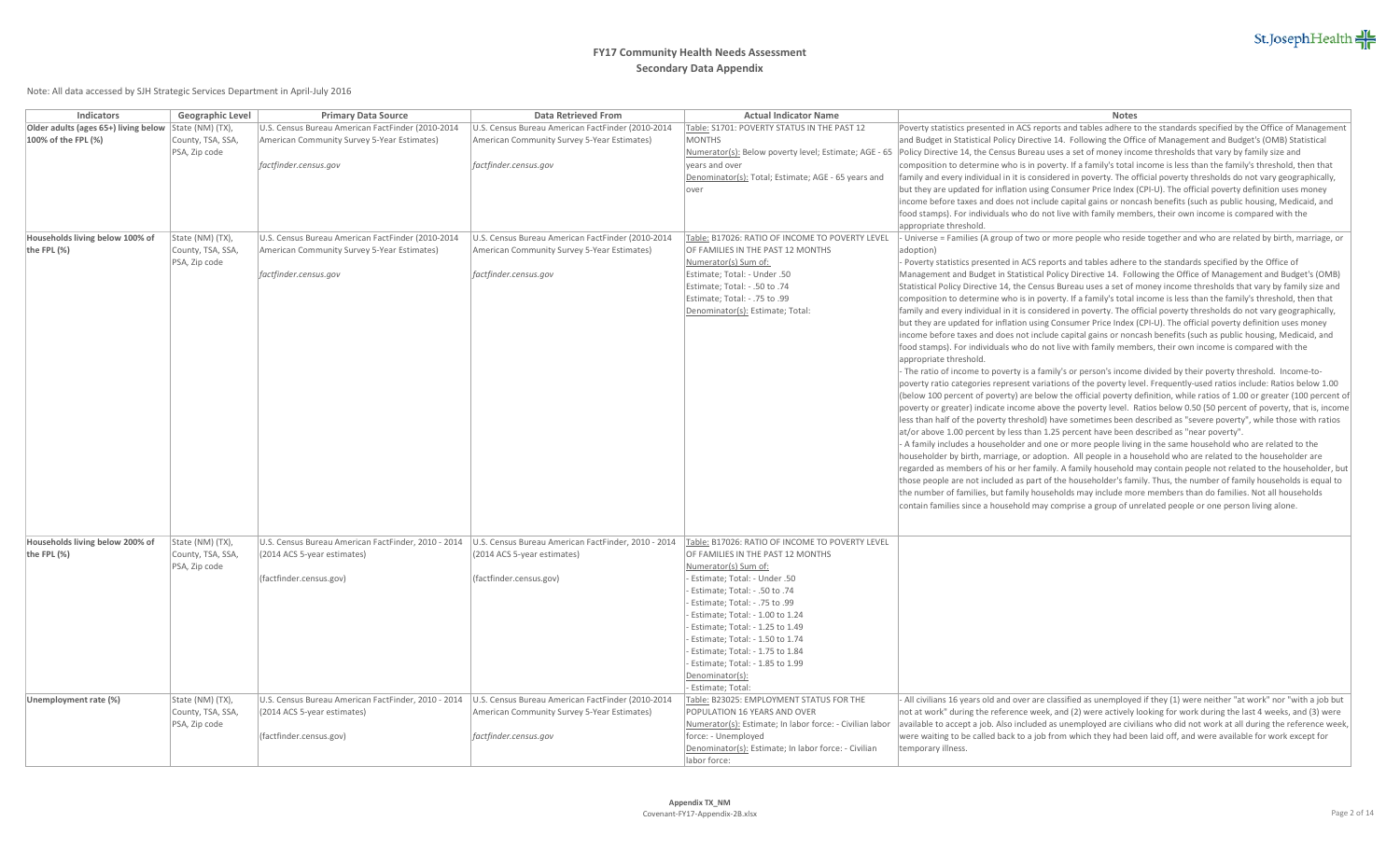

| Indicators                                                   | Geographic Level                   | <b>Primary Data Source</b>                          | Data Retrieved From                               | <b>Actual Indicator Name</b>                                    | <b>Notes</b>                                                                                                                                                                                                                        |
|--------------------------------------------------------------|------------------------------------|-----------------------------------------------------|---------------------------------------------------|-----------------------------------------------------------------|-------------------------------------------------------------------------------------------------------------------------------------------------------------------------------------------------------------------------------------|
| Population ages 25+ with less than                           | State (NM) (TX),                   | U.S. Census Bureau American FactFinder, 2010 - 2014 | U.S. Census Bureau American FactFinder (2010-2014 | Table: DP02: SELECTED SOCIAL CHARACTERISTICS IN                 |                                                                                                                                                                                                                                     |
| high school diploma (%)                                      | County, TSA, SSA,                  | (2014 ACS 5-year estimates)                         | American Community Survey 5-Year Estimates)       | THE UNITED STATES                                               |                                                                                                                                                                                                                                     |
|                                                              | PSA, Zip code                      |                                                     |                                                   | Numerator(s) Sum of:                                            |                                                                                                                                                                                                                                     |
|                                                              |                                    | (factfinder.census.gov)                             | factfinder.census.gov                             | - Estimate; EDUCATIONAL ATTAINMENT - Population                 |                                                                                                                                                                                                                                     |
|                                                              |                                    |                                                     |                                                   | 25 years and over - Less than 9th grade                         |                                                                                                                                                                                                                                     |
|                                                              |                                    |                                                     |                                                   | - Estimate; EDUCATIONAL ATTAINMENT - Population                 |                                                                                                                                                                                                                                     |
|                                                              |                                    |                                                     |                                                   | 25 years and over - 9th to 12th grade, no diploma               |                                                                                                                                                                                                                                     |
|                                                              |                                    |                                                     |                                                   | Denominator(s): Estimate; EDUCATIONAL                           |                                                                                                                                                                                                                                     |
|                                                              |                                    |                                                     |                                                   | ATTAINMENT - Population 25 years and over                       |                                                                                                                                                                                                                                     |
|                                                              |                                    |                                                     |                                                   |                                                                 |                                                                                                                                                                                                                                     |
| Population enrolled in Medicaid (%) State (NM) (TX),         |                                    | U.S. Census Bureau American FactFinder (2010-2014   | U.S. Census Bureau American FactFinder (2010-2014 | Table: S2701: HEALTH INSURANCE COVERAGE STATUS                  | - Universe: Total civilian noninstitutionalized population                                                                                                                                                                          |
|                                                              | County, TSA, SSA,                  | American Community Survey 5-Year Estimates)         | American Community Survey 5-Year Estimates)       | Numerator(s):                                                   | Medicaid or other means-tested public coverage = coverage through Medicaid, Medical Assistance, or any kind of                                                                                                                      |
|                                                              | PSA, Zip code                      |                                                     |                                                   | Number Insured by Coverage Type; Estimate; HEALTH               | government-assistance plan for those with low incomes or a disability                                                                                                                                                               |
|                                                              |                                    | factfinder.census.gov                               | factfinder.census.gov                             | COVERAGE BY TYPE - Medicaid/means-tested public                 |                                                                                                                                                                                                                                     |
|                                                              |                                    |                                                     |                                                   | coverage                                                        |                                                                                                                                                                                                                                     |
|                                                              |                                    |                                                     |                                                   | Denominator(s): Total; Estimate; Total civilian                 |                                                                                                                                                                                                                                     |
|                                                              |                                    |                                                     |                                                   | noninstitutionalized population                                 |                                                                                                                                                                                                                                     |
|                                                              |                                    |                                                     |                                                   |                                                                 |                                                                                                                                                                                                                                     |
| Language spoken at home (%)                                  | State (NM) (TX),                   | U.S. Census Bureau American FactFinder (2010-2014   | U.S. Census Bureau American FactFinder (2010-2014 | Table: B16001: LANGUAGE SPOKEN AT HOME BY                       | The language currently used by respondents at home, either "English only" or a non-English language which is used in                                                                                                                |
| <b>Only English</b>                                          | County, TSA, SSA,                  | American Community Survey 5-Year Estimates)         | American Community Survey 5-Year Estimates)       | ABILITY TO SPEAK ENGLISH FOR THE POPULATION 5                   | addition to English or in place of English.                                                                                                                                                                                         |
|                                                              | PSA, Zip code                      |                                                     |                                                   | YEARS AND OVER                                                  |                                                                                                                                                                                                                                     |
|                                                              |                                    | factfinder.census.gov                               | factfinder.census.gov                             | Numerator(s):                                                   |                                                                                                                                                                                                                                     |
|                                                              |                                    |                                                     |                                                   | Estimate; Total: - Speak only English                           |                                                                                                                                                                                                                                     |
| Language spoken at home - other                              |                                    | U.S. Census Bureau American FactFinder (2010-2014   | U.S. Census Bureau American FactFinder (2010-2014 |                                                                 | Universe: Population 5 years and over                                                                                                                                                                                               |
| than English and speaks English less<br>than "very well" (%) |                                    | American Community Survey 5-Year Estimates)         | American Community Survey 5-Year Estimates)       |                                                                 | - Methodology: In accordance to the language requirement for 501r for financial assistance policy plan language<br>summary translation, languages with a threshold of 1,000 individuals or more of the respective ministries' total |
|                                                              |                                    | factfinder.census.gov                               | factfinder.census.gov                             |                                                                 | service area who speak a language other than English and speaks English less than "very well" at home are listed as a                                                                                                               |
|                                                              |                                    |                                                     |                                                   |                                                                 | separate language group. Any language in which less than 1,000 individuals spoke a language other than English at                                                                                                                   |
|                                                              |                                    |                                                     |                                                   |                                                                 | home and spoke English less than "very well" that did not meet the threshold was added into the "Other languages"                                                                                                                   |
|                                                              |                                    |                                                     |                                                   |                                                                 | group. The top three highest language groups that did not meet the threshold have been outlined in the footnote.                                                                                                                    |
|                                                              |                                    |                                                     |                                                   |                                                                 | - More information regarding the 39 language groups may be found here:                                                                                                                                                              |
|                                                              |                                    |                                                     |                                                   |                                                                 | http://www.census.gov/topics/population/language-use/about.html                                                                                                                                                                     |
|                                                              |                                    |                                                     |                                                   |                                                                 |                                                                                                                                                                                                                                     |
|                                                              |                                    |                                                     |                                                   |                                                                 |                                                                                                                                                                                                                                     |
|                                                              |                                    |                                                     |                                                   |                                                                 | $\overline{\mathbf{r}}$<br>105 <sub>1</sub>                                                                                                                                                                                         |
|                                                              |                                    |                                                     |                                                   |                                                                 | ≻                                                                                                                                                                                                                                   |
|                                                              |                                    |                                                     |                                                   |                                                                 | Language Groups<br>Language Code List                                                                                                                                                                                               |
|                                                              |                                    |                                                     |                                                   |                                                                 |                                                                                                                                                                                                                                     |
|                                                              |                                    |                                                     |                                                   |                                                                 |                                                                                                                                                                                                                                     |
| Spanish                                                      | State (NM) (TX),                   | U.S. Census Bureau American FactFinder (2010-2014   | U.S. Census Bureau American FactFinder (2010-2014 | Table: B16001: LANGUAGE SPOKEN AT HOME BY                       | Spanish = Spanish, Ladino, Pachuco                                                                                                                                                                                                  |
|                                                              | County, TSA, SSA,<br>PSA, Zip code | American Community Survey 5-Year Estimates)         | American Community Survey 5-Year Estimates)       | ABILITY TO SPEAK ENGLISH FOR THE POPULATION 5<br>YEARS AND OVER |                                                                                                                                                                                                                                     |
|                                                              |                                    | factfinder.census.gov                               | factfinder.census.gov                             | Numerator(s): Estimate; Total: - Spanish or Spanish             |                                                                                                                                                                                                                                     |
|                                                              |                                    |                                                     |                                                   | Creole: - Speak English less than "very well"                   |                                                                                                                                                                                                                                     |
|                                                              |                                    |                                                     |                                                   | Denominator(s): Estimate; Total                                 |                                                                                                                                                                                                                                     |
|                                                              |                                    |                                                     |                                                   |                                                                 |                                                                                                                                                                                                                                     |
|                                                              |                                    |                                                     |                                                   |                                                                 |                                                                                                                                                                                                                                     |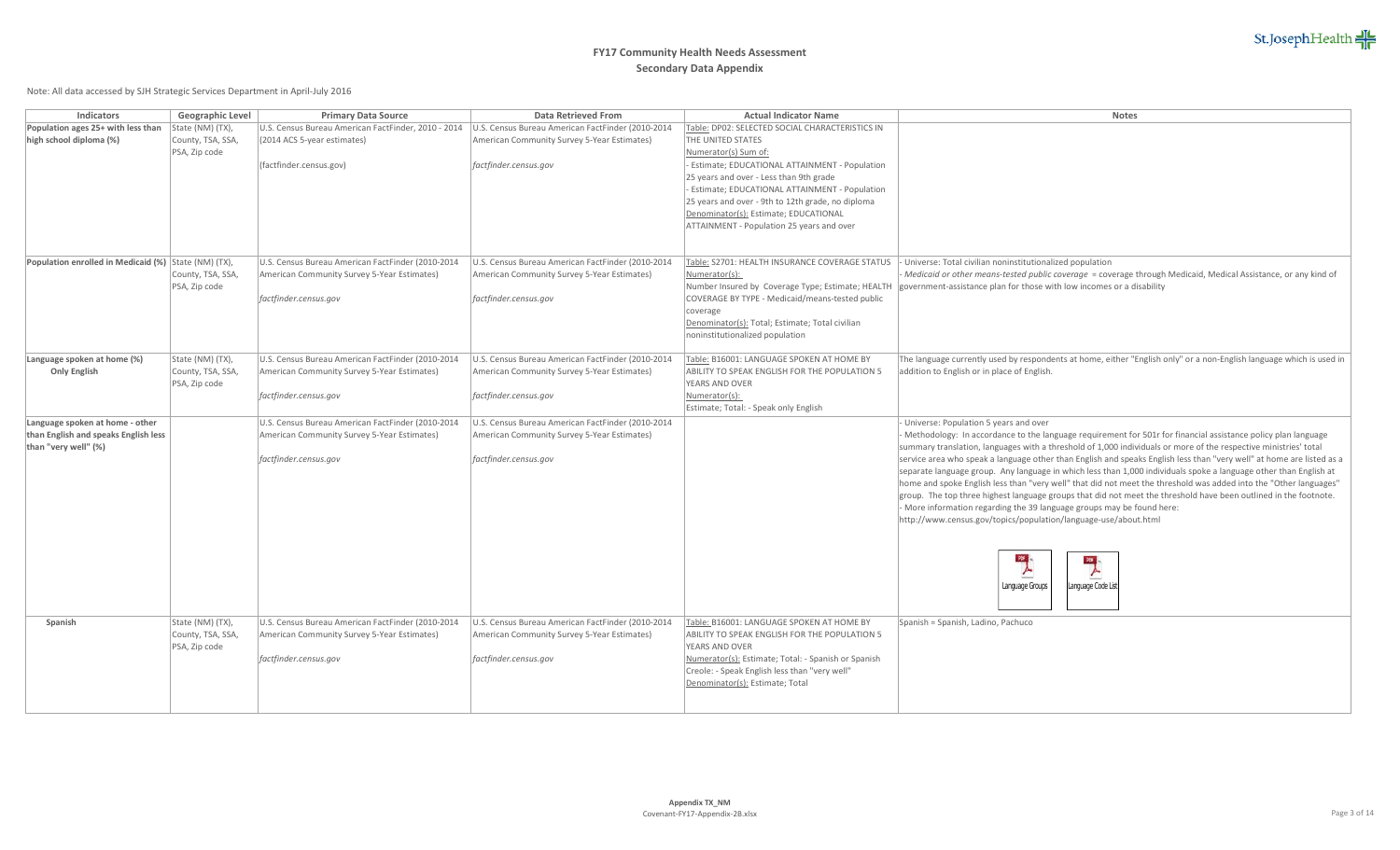

| Indicators                    | Geographic Level  | <b>Primary Data Source</b>                        | <b>Data Retrieved From</b>                        | <b>Actual Indicator Name</b>                                     | Notes                                                                         |
|-------------------------------|-------------------|---------------------------------------------------|---------------------------------------------------|------------------------------------------------------------------|-------------------------------------------------------------------------------|
| French                        | State (NM) (TX),  | U.S. Census Bureau American FactFinder (2010-2014 | U.S. Census Bureau American FactFinder (2010-2014 | Table: B16001: LANGUAGE SPOKEN AT HOME BY                        | French = French, Provencal, Patois, Cajun                                     |
|                               | County, TSA, SSA  | American Community Survey 5-Year Estimates)       | American Community Survey 5-Year Estimates)       | ABILITY TO SPEAK ENGLISH FOR THE POPULATION 5                    |                                                                               |
|                               | PSA, Zip code     |                                                   |                                                   | YEARS AND OVER                                                   |                                                                               |
|                               |                   | factfinder.census.gov                             | factfinder.census.gov                             | Numerator(s): Estimate; Total: - French (incl. Patois,           |                                                                               |
|                               |                   |                                                   |                                                   | Cajun): - Speak English less than "very well"                    |                                                                               |
|                               |                   |                                                   |                                                   | Denominator(s): Estimate; Total                                  |                                                                               |
|                               |                   |                                                   |                                                   |                                                                  |                                                                               |
| <b>French Creole</b>          | State (NM) (TX),  | U.S. Census Bureau American FactFinder (2010-2014 | U.S. Census Bureau American FactFinder (2010-2014 | Table: B16001: LANGUAGE SPOKEN AT HOME BY                        |                                                                               |
|                               | County, TSA, SSA, | American Community Survey 5-Year Estimates)       | American Community Survey 5-Year Estimates)       | ABILITY TO SPEAK ENGLISH FOR THE POPULATION 5                    |                                                                               |
|                               | PSA, Zip code     |                                                   |                                                   | YEARS AND OVER                                                   |                                                                               |
|                               |                   | factfinder.census.gov                             | factfinder.census.gov                             | Estimate; Total: - French Creole: - Speak English less           |                                                                               |
|                               |                   |                                                   |                                                   | than "very well"                                                 |                                                                               |
|                               |                   |                                                   |                                                   | Denominator(s): Estimate; Total                                  |                                                                               |
| Italian                       | State (NM) (TX),  | U.S. Census Bureau American FactFinder (2010-2014 | U.S. Census Bureau American FactFinder (2010-2014 | Table: B16001: LANGUAGE SPOKEN AT HOME BY                        |                                                                               |
|                               | County, TSA, SSA, | American Community Survey 5-Year Estimates)       | American Community Survey 5-Year Estimates)       | ABILITY TO SPEAK ENGLISH FOR THE POPULATION 5                    |                                                                               |
|                               | PSA, Zip code     |                                                   |                                                   | YEARS AND OVER                                                   |                                                                               |
|                               |                   | factfinder.census.gov                             | factfinder.census.gov                             | Numerator(s): Estimate; Total: - Italian: - Speak English        |                                                                               |
|                               |                   |                                                   |                                                   | less than "very well"<br>Denominator(s): Estimate; Total         |                                                                               |
| Portuguese                    | State (NM) (TX),  | U.S. Census Bureau American FactFinder (2010-2014 | U.S. Census Bureau American FactFinder (2010-2014 | Table: B16001: LANGUAGE SPOKEN AT HOME BY                        | Portuguese = Portuguese, Papia Mentae                                         |
|                               | County, TSA, SSA, | American Community Survey 5-Year Estimates)       | American Community Survey 5-Year Estimates)       | ABILITY TO SPEAK ENGLISH FOR THE POPULATION 5                    |                                                                               |
|                               | PSA, Zip code     |                                                   |                                                   | YEARS AND OVER                                                   |                                                                               |
|                               |                   | factfinder.census.gov                             | factfinder.census.gov                             | Numerator(s): Estimate; Total: - Portuguese or                   |                                                                               |
|                               |                   |                                                   |                                                   | Portuguese Creole: - Speak English less than "very               |                                                                               |
|                               |                   |                                                   |                                                   | well"                                                            |                                                                               |
|                               |                   |                                                   |                                                   | Denominator(s): Estimate; Total                                  |                                                                               |
| German                        | State (NM) (TX),  | U.S. Census Bureau American FactFinder (2010-2014 | U.S. Census Bureau American FactFinder (2010-2014 | Table: B16001: LANGUAGE SPOKEN AT HOME BY                        | German = German, Luxembourgian                                                |
|                               | County, TSA, SSA, | American Community Survey 5-Year Estimates)       | American Community Survey 5-Year Estimates)       | ABILITY TO SPEAK ENGLISH FOR THE POPULATION 5                    |                                                                               |
|                               | PSA, Zip code     |                                                   |                                                   | YEARS AND OVER                                                   |                                                                               |
|                               |                   | factfinder.census.gov                             | factfinder.census.gov                             | Numerator(s): Estimate; Total: - German: - Speak                 |                                                                               |
|                               |                   |                                                   |                                                   | English less than "very well"<br>Denominator(s): Estimate; Total |                                                                               |
| Yiddish                       | State (NM) (TX),  | U.S. Census Bureau American FactFinder (2010-2014 | U.S. Census Bureau American FactFinder (2010-2014 | Table: B16001: LANGUAGE SPOKEN AT HOME BY                        |                                                                               |
|                               | County, TSA, SSA, | American Community Survey 5-Year Estimates)       | American Community Survey 5-Year Estimates)       | ABILITY TO SPEAK ENGLISH FOR THE POPULATION 5                    |                                                                               |
|                               | PSA, Zip code     |                                                   |                                                   | YEARS AND OVER                                                   |                                                                               |
|                               |                   | factfinder.census.gov                             | factfinder.census.gov                             | Numerator(s): Estimate; Total: - Yiddish: - Speak                |                                                                               |
|                               |                   |                                                   |                                                   | English less than "very well"                                    |                                                                               |
|                               |                   |                                                   |                                                   | Denominator(s): Estimate; Total                                  |                                                                               |
| <b>Other West Germanic</b>    | State (NM) (TX),  | U.S. Census Bureau American FactFinder (2010-2014 | U.S. Census Bureau American FactFinder (2010-2014 | Table: B16001: LANGUAGE SPOKEN AT HOME BY                        | Other West Germanic Languages = Pennsylvania Dutch, Dutch, Afrikaans, Frisian |
| Languages                     | County, TSA, SSA, | American Community Survey 5-Year Estimates)       | American Community Survey 5-Year Estimates)       | ABILITY TO SPEAK ENGLISH FOR THE POPULATION 5                    |                                                                               |
|                               | PSA, Zip code     |                                                   |                                                   | YEARS AND OVER                                                   |                                                                               |
|                               |                   | factfinder.census.gov                             | factfinder.census.gov                             | Numerator(s): Estimate; Total: - Other West Germanic             |                                                                               |
|                               |                   |                                                   |                                                   | languages: - Speak English less than "very well"                 |                                                                               |
|                               |                   |                                                   |                                                   | Denominator(s): Estimate; Total                                  |                                                                               |
| <b>Scandinavian languages</b> | State (NM) (TX),  | U.S. Census Bureau American FactFinder (2010-2014 | U.S. Census Bureau American FactFinder (2010-2014 | Table: B16001: LANGUAGE SPOKEN AT HOME BY                        | Scandinavian languages = Swedish, Danish, Norwegian, Icelandic, Faroese       |
|                               | County, TSA, SSA, | American Community Survey 5-Year Estimates)       | American Community Survey 5-Year Estimates)       | ABILITY TO SPEAK ENGLISH FOR THE POPULATION 5                    |                                                                               |
|                               | PSA, Zip code     |                                                   |                                                   | YEARS AND OVER                                                   |                                                                               |
|                               |                   | factfinder.census.gov                             | factfinder.census.gov                             | Numerator(s): Estimate; Total: - Scandinavian                    |                                                                               |
|                               |                   |                                                   |                                                   | languages: - Speak English less than "very well"                 |                                                                               |
|                               |                   |                                                   |                                                   | Denominator(s): Estimate; Total                                  |                                                                               |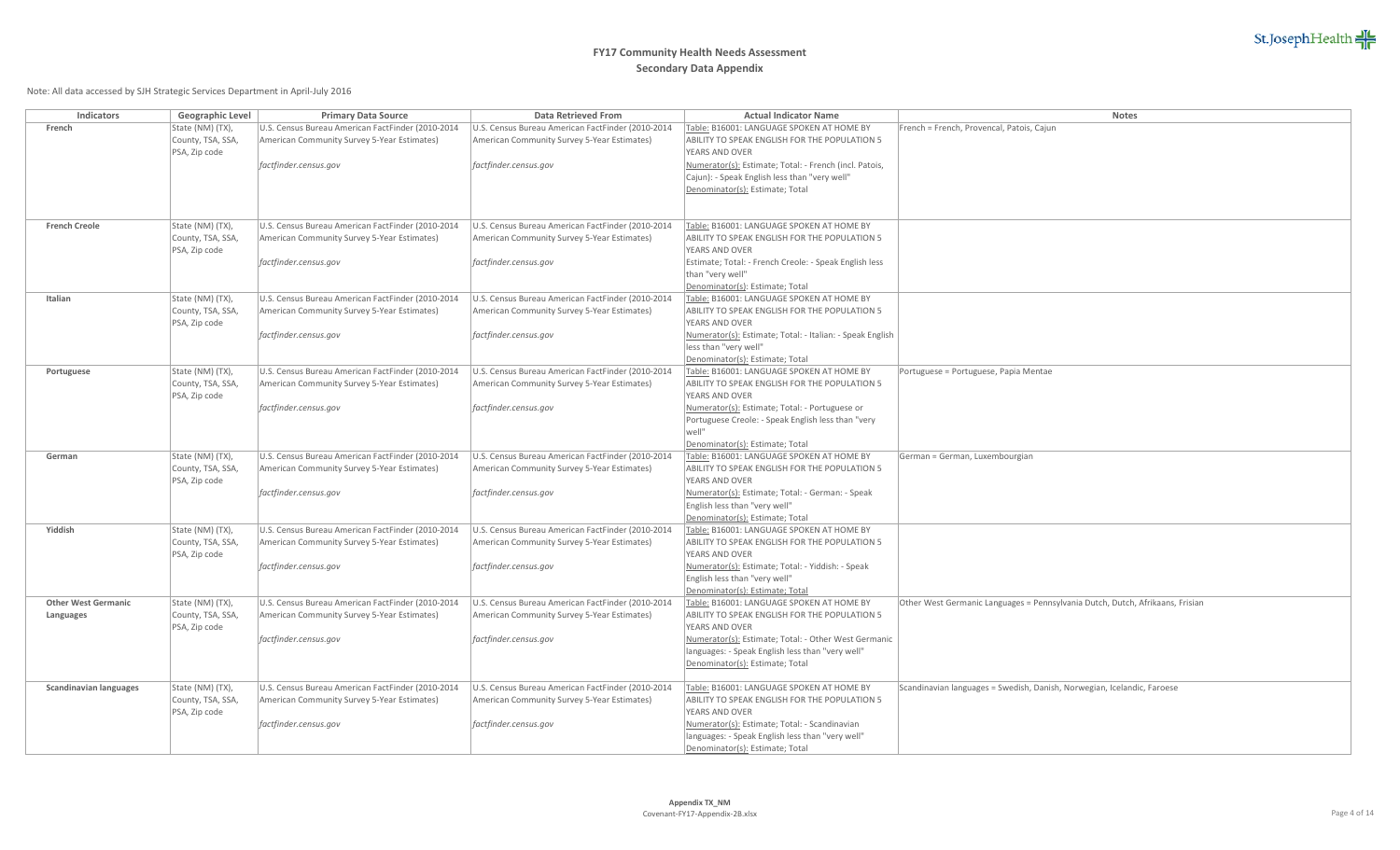

| Indicators                    | Geographic Level                   | <b>Primary Data Source</b>                        | <b>Data Retrieved From</b>                        | <b>Actual Indicator Name</b>                                                               | <b>Notes</b>                                                                                                         |
|-------------------------------|------------------------------------|---------------------------------------------------|---------------------------------------------------|--------------------------------------------------------------------------------------------|----------------------------------------------------------------------------------------------------------------------|
| Greek                         | State (NM) (TX),                   | U.S. Census Bureau American FactFinder (2010-2014 | U.S. Census Bureau American FactFinder (2010-2014 | Table: B16001: LANGUAGE SPOKEN AT HOME BY                                                  |                                                                                                                      |
|                               | County, TSA, SSA,                  | American Community Survey 5-Year Estimates)       | American Community Survey 5-Year Estimates)       | ABILITY TO SPEAK ENGLISH FOR THE POPULATION 5                                              |                                                                                                                      |
|                               | PSA, Zip code                      |                                                   |                                                   | YEARS AND OVER                                                                             |                                                                                                                      |
|                               |                                    | factfinder.census.gov                             | factfinder.census.gov                             | Numerator(s): Estimate; Total: - Greek: - Speak English                                    |                                                                                                                      |
|                               |                                    |                                                   |                                                   | less than "very well"                                                                      |                                                                                                                      |
|                               |                                    |                                                   |                                                   | Denominator(s): Estimate; Total                                                            |                                                                                                                      |
| Russian                       | State (NM) (TX),                   | U.S. Census Bureau American FactFinder (2010-2014 | U.S. Census Bureau American FactFinder (2010-2014 | Table: B16001: LANGUAGE SPOKEN AT HOME BY                                                  |                                                                                                                      |
|                               | County, TSA, SSA,                  | American Community Survey 5-Year Estimates)       | American Community Survey 5-Year Estimates)       | ABILITY TO SPEAK ENGLISH FOR THE POPULATION 5                                              |                                                                                                                      |
|                               | PSA, Zip code                      |                                                   |                                                   | YEARS AND OVER                                                                             |                                                                                                                      |
|                               |                                    | factfinder.census.gov                             | factfinder.census.gov                             | Numerator(s): Estimate; Total: - Russian: - Speak                                          |                                                                                                                      |
|                               |                                    |                                                   |                                                   | English less than "very well"                                                              |                                                                                                                      |
|                               |                                    |                                                   |                                                   | Denominator(s): Estimate; Total                                                            |                                                                                                                      |
| Polish                        | State (NM) (TX),                   | U.S. Census Bureau American FactFinder (2010-2014 | U.S. Census Bureau American FactFinder (2010-2014 | Table: B16001: LANGUAGE SPOKEN AT HOME BY                                                  |                                                                                                                      |
|                               | County, TSA, SSA,                  | American Community Survey 5-Year Estimates)       | American Community Survey 5-Year Estimates)       | ABILITY TO SPEAK ENGLISH FOR THE POPULATION 5                                              |                                                                                                                      |
|                               | PSA, Zip code                      |                                                   |                                                   | YEARS AND OVER                                                                             |                                                                                                                      |
|                               |                                    | factfinder.census.gov                             | factfinder.census.gov                             | Numerator(s): Estimate; Total: - Polish: - Speak English                                   |                                                                                                                      |
|                               |                                    |                                                   |                                                   | less than "very well"                                                                      |                                                                                                                      |
|                               |                                    |                                                   |                                                   | Denominator(s): Estimate; Total                                                            |                                                                                                                      |
| Serbo-Croatian                | State (NM) (TX),                   | U.S. Census Bureau American FactFinder (2010-2014 | U.S. Census Bureau American FactFinder (2010-2014 | Table: B16001: LANGUAGE SPOKEN AT HOME BY                                                  | Serbo-Croatian =                                                                                                     |
|                               | County, TSA, SSA,                  | American Community Survey 5-Year Estimates)       | American Community Survey 5-Year Estimates)       | ABILITY TO SPEAK ENGLISH FOR THE POPULATION 5                                              | 649 Serbocroatian                                                                                                    |
|                               | PSA, Zip code                      |                                                   |                                                   | YEARS AND OVER                                                                             | 650 Croatian                                                                                                         |
|                               |                                    | factfinder.census.gov                             | factfinder.census.gov                             | Numerator(s): Estimate; Total: - Serbo-Croatian: -                                         | 651 Serbian                                                                                                          |
|                               |                                    |                                                   |                                                   | Speak English less than "very well"                                                        |                                                                                                                      |
|                               |                                    |                                                   |                                                   | Denominator(s): Estimate; Total                                                            |                                                                                                                      |
| <b>Other Slavic languages</b> | State (NM) (TX),                   | U.S. Census Bureau American FactFinder (2010-2014 | U.S. Census Bureau American FactFinder (2010-2014 | Table: B16001: LANGUAGE SPOKEN AT HOME BY<br>ABILITY TO SPEAK ENGLISH FOR THE POPULATION 5 | Other Slavic languages = Bielorussian, Ukrainian, Czech, Kashubian, Lusatian, Slovak, Bulgarian, Macedonian, Slovene |
|                               | County, TSA, SSA,<br>PSA, Zip code | American Community Survey 5-Year Estimates)       | American Community Survey 5-Year Estimates)       | YEARS AND OVER                                                                             |                                                                                                                      |
|                               |                                    | factfinder.census.gov                             | factfinder.census.gov                             | Numerator(s): Estimate; Total: - Other Slavic                                              |                                                                                                                      |
|                               |                                    |                                                   |                                                   | languages: - Speak English less than "very well"                                           |                                                                                                                      |
|                               |                                    |                                                   |                                                   | Denominator(s): Estimate; Total                                                            |                                                                                                                      |
| Armenian                      | State (NM) (TX),                   | U.S. Census Bureau American FactFinder (2010-2014 | U.S. Census Bureau American FactFinder (2010-2014 | Table: B16001: LANGUAGE SPOKEN AT HOME BY                                                  |                                                                                                                      |
|                               | County, TSA, SSA,                  | American Community Survey 5-Year Estimates)       | American Community Survey 5-Year Estimates)       | ABILITY TO SPEAK ENGLISH FOR THE POPULATION 5                                              |                                                                                                                      |
|                               | PSA, Zip code                      |                                                   |                                                   | YEARS AND OVER                                                                             |                                                                                                                      |
|                               |                                    | factfinder.census.gov                             | factfinder.census.gov                             | Numerator(s): Estimate; Total: - Armenian: - Speak                                         |                                                                                                                      |
|                               |                                    |                                                   |                                                   | English less than "very well"                                                              |                                                                                                                      |
|                               |                                    |                                                   |                                                   | Denominator(s): Estimate; Total                                                            |                                                                                                                      |
| Persian                       | State (NM) (TX),                   | U.S. Census Bureau American FactFinder (2010-2014 | U.S. Census Bureau American FactFinder (2010-2014 | Table: B16001: LANGUAGE SPOKEN AT HOME BY                                                  |                                                                                                                      |
|                               | County, TSA, SSA,                  | American Community Survey 5-Year Estimates)       | American Community Survey 5-Year Estimates)       | ABILITY TO SPEAK ENGLISH FOR THE POPULATION 5                                              |                                                                                                                      |
|                               | PSA, Zip code                      |                                                   |                                                   | YEARS AND OVER                                                                             |                                                                                                                      |
|                               |                                    | factfinder.census.gov                             | factfinder.census.gov                             | Numerator(s): Estimate; Total: - Persian: - Speak                                          |                                                                                                                      |
|                               |                                    |                                                   |                                                   | English less than "very well"                                                              |                                                                                                                      |
|                               |                                    |                                                   |                                                   | Denominator(s): Estimate; Total                                                            |                                                                                                                      |
| Gujarati                      | State (NM) (TX),                   | U.S. Census Bureau American FactFinder (2010-2014 | U.S. Census Bureau American FactFinder (2010-2014 | Table: B16001: LANGUAGE SPOKEN AT HOME BY                                                  |                                                                                                                      |
|                               | County, TSA, SSA,                  | American Community Survey 5-Year Estimates)       | American Community Survey 5-Year Estimates)       | ABILITY TO SPEAK ENGLISH FOR THE POPULATION 5                                              |                                                                                                                      |
|                               | PSA, Zip code                      |                                                   |                                                   | YEARS AND OVER                                                                             |                                                                                                                      |
|                               |                                    | factfinder.census.gov                             | factfinder.census.gov                             | Numerator(s): Estimate; Total: - Gujarati: - Speak                                         |                                                                                                                      |
|                               |                                    |                                                   |                                                   | English less than "very well"                                                              |                                                                                                                      |
|                               |                                    |                                                   |                                                   | Denominator(s): Estimate; Total                                                            |                                                                                                                      |
| Hindi                         | State (NM) (TX),                   | U.S. Census Bureau American FactFinder (2010-2014 | U.S. Census Bureau American FactFinder (2010-2014 | Table: B16001: LANGUAGE SPOKEN AT HOME BY                                                  |                                                                                                                      |
|                               | County, TSA, SSA,<br>PSA, Zip code | American Community Survey 5-Year Estimates)       | American Community Survey 5-Year Estimates)       | ABILITY TO SPEAK ENGLISH FOR THE POPULATION 5<br>YEARS AND OVER                            |                                                                                                                      |
|                               |                                    |                                                   |                                                   | Numerator(s): Estimate; Total: - Hindi: - Speak English                                    |                                                                                                                      |
|                               |                                    | factfinder.census.gov                             | factfinder.census.gov                             | less than "very well"                                                                      |                                                                                                                      |
|                               |                                    |                                                   |                                                   | Denominator(s): Estimate; Total                                                            |                                                                                                                      |
|                               |                                    |                                                   |                                                   |                                                                                            |                                                                                                                      |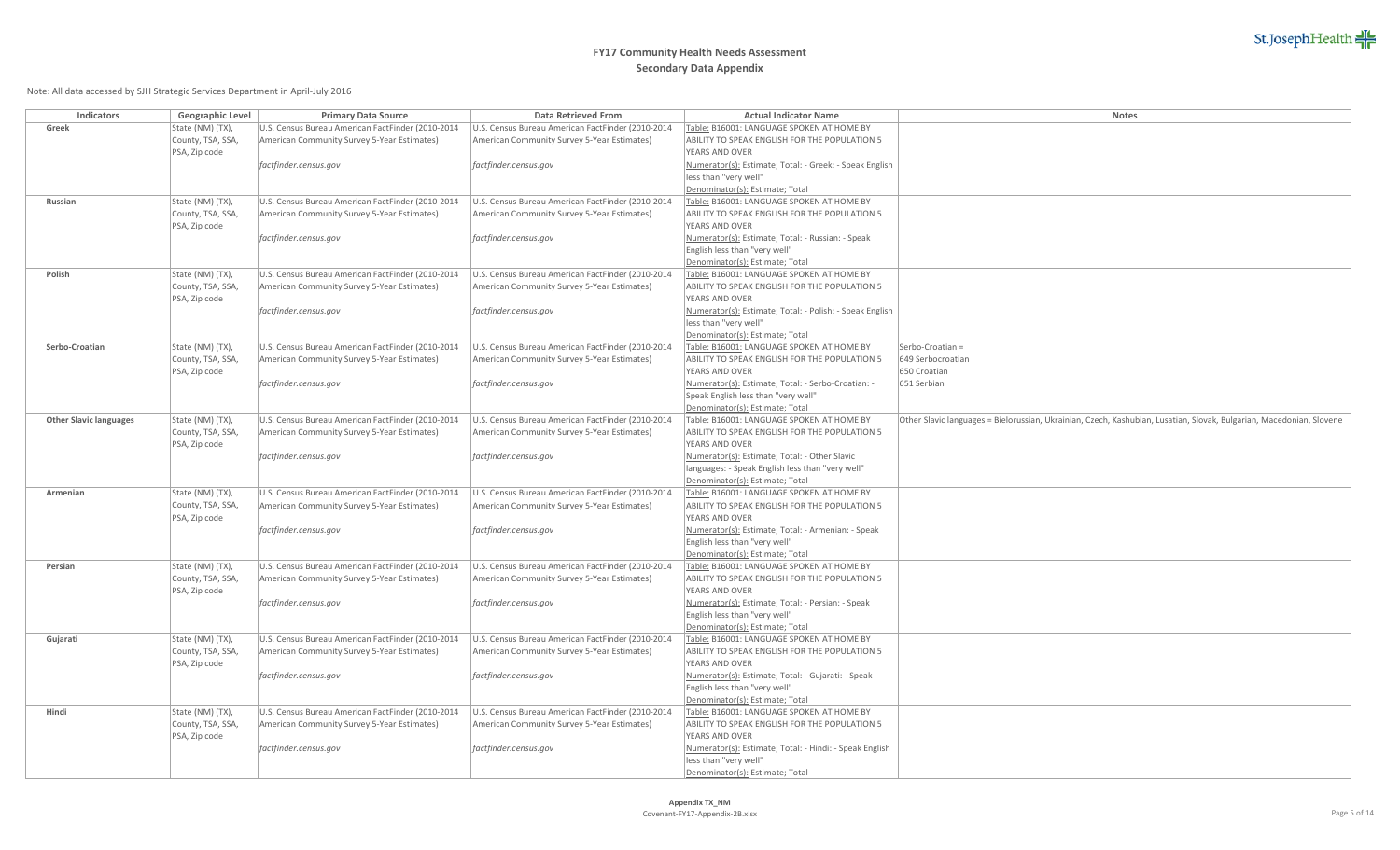

| Indicators                   | Geographic Level  | <b>Primary Data Source</b>                        | <b>Data Retrieved From</b>                        | <b>Actual Indicator Name</b>                                           | <b>Notes</b>                                                                                                           |
|------------------------------|-------------------|---------------------------------------------------|---------------------------------------------------|------------------------------------------------------------------------|------------------------------------------------------------------------------------------------------------------------|
| Urdu                         | State (NM) (TX),  | U.S. Census Bureau American FactFinder (2010-2014 | U.S. Census Bureau American FactFinder (2010-2014 | Table: B16001: LANGUAGE SPOKEN AT HOME BY                              |                                                                                                                        |
|                              | County, TSA, SSA  | American Community Survey 5-Year Estimates)       | American Community Survey 5-Year Estimates)       | ABILITY TO SPEAK ENGLISH FOR THE POPULATION 5                          |                                                                                                                        |
|                              | PSA, Zip code     |                                                   |                                                   | <b>YEARS AND OVER</b>                                                  |                                                                                                                        |
|                              |                   | factfinder.census.gov                             | factfinder.census.gov                             | Numerator(s): Estimate; Total: - Urdu: - Speak English                 |                                                                                                                        |
|                              |                   |                                                   |                                                   | less than "very well'                                                  |                                                                                                                        |
|                              |                   |                                                   |                                                   | Denominator(s): Estimate; Total                                        |                                                                                                                        |
| <b>Other Indic languages</b> | State (NM) (TX),  | U.S. Census Bureau American FactFinder (2010-2014 | U.S. Census Bureau American FactFinder (2010-2014 | Table: B16001: LANGUAGE SPOKEN AT HOME BY                              | Other Indic languages = India (not elsewhere classified)., Bengali, Panjabi, Marathi, Bihari, Rajasthani, Oriya,       |
|                              | County, TSA, SSA, | American Community Survey 5-Year Estimates)       | American Community Survey 5-Year Estimates)       | ABILITY TO SPEAK ENGLISH FOR THE POPULATION 5                          | Assamese, Kashmiri, Nepali, Sindhi, Pakistan (not elsewhere classified), Sinhalese, Romany                             |
|                              | PSA, Zip code     |                                                   |                                                   | <b>YEARS AND OVER</b>                                                  |                                                                                                                        |
|                              |                   | factfinder.census.gov                             | factfinder.census.gov                             | Numerator(s): Estimate; Total: - Other Indic languages:                |                                                                                                                        |
|                              |                   |                                                   |                                                   | Speak English less than "very well"                                    |                                                                                                                        |
|                              |                   |                                                   |                                                   | Denominator(s): Estimate; Total                                        |                                                                                                                        |
| Other Indo-European          | State (NM) (TX),  | U.S. Census Bureau American FactFinder (2010-2014 | U.S. Census Bureau American FactFinder (2010-2014 | Table: B16001: LANGUAGE SPOKEN AT HOME BY                              | Other Indo-European languages = Jamaican Creole, Krio, Hawaiian Pidgin, Pidgin, Gullah, Saramacca, Catalonian,         |
| languages                    | County, TSA, SSA, | American Community Survey 5-Year Estimates)       | American Community Survey 5-Year Estimates)       | ABILITY TO SPEAK ENGLISH FOR THE POPULATION 5                          | Romanian, Rhaeto-Romanic, Welsh, Breton, Irish Gaelic, Scottic Gaelic, Albanian, Lithuanian, Latvian, Pashto, Kurdish, |
|                              | PSA, Zip code     |                                                   |                                                   | <b>YEARS AND OVER</b>                                                  | Balochi, Tadzhik, Ossete                                                                                               |
|                              |                   | factfinder.census.gov                             | factfinder.census.gov                             | Numerator(s): Estimate; Total: - Other Indo-European                   |                                                                                                                        |
|                              |                   |                                                   |                                                   | languages: - Speak English less than "very well"                       |                                                                                                                        |
|                              |                   |                                                   |                                                   | Denominator(s): Estimate; Total                                        |                                                                                                                        |
| Chinese                      | State (NM) (TX),  | U.S. Census Bureau American FactFinder (2010-2014 | U.S. Census Bureau American FactFinder (2010-2014 | Table: B16001: LANGUAGE SPOKEN AT HOME BY                              |                                                                                                                        |
|                              | County, TSA, SSA  | American Community Survey 5-Year Estimates)       | American Community Survey 5-Year Estimates)       | ABILITY TO SPEAK ENGLISH FOR THE POPULATION 5                          |                                                                                                                        |
|                              | PSA, Zip code     |                                                   |                                                   | YEARS AND OVER                                                         |                                                                                                                        |
|                              |                   | factfinder.census.gov                             | factfinder.census.gov                             | Numerator(s): Estimate; Total: - Chinese: - Speak                      |                                                                                                                        |
|                              |                   |                                                   |                                                   | English less than "very well"                                          |                                                                                                                        |
|                              |                   |                                                   |                                                   | Denominator(s): Estimate; Total                                        |                                                                                                                        |
| Japanese                     | State (NM) (TX),  | U.S. Census Bureau American FactFinder (2010-2014 | U.S. Census Bureau American FactFinder (2010-2014 | Table: B16001: LANGUAGE SPOKEN AT HOME BY                              |                                                                                                                        |
|                              | County, TSA, SSA  | American Community Survey 5-Year Estimates)       | American Community Survey 5-Year Estimates)       | ABILITY TO SPEAK ENGLISH FOR THE POPULATION 5                          |                                                                                                                        |
|                              | PSA, Zip code     |                                                   |                                                   | <b>YEARS AND OVER</b>                                                  |                                                                                                                        |
|                              |                   | factfinder.census.gov                             | factfinder.census.gov                             | Numerator(S): Estimate; Total: - Japanese: - Speak                     |                                                                                                                        |
|                              |                   |                                                   |                                                   | English less than "very well"                                          |                                                                                                                        |
|                              |                   |                                                   |                                                   | Denominator(s): Estimate; Total                                        |                                                                                                                        |
| Korean                       | State (NM) (TX),  | U.S. Census Bureau American FactFinder (2010-2014 | U.S. Census Bureau American FactFinder (2010-2014 | Table: B16001: LANGUAGE SPOKEN AT HOME BY                              |                                                                                                                        |
|                              | County, TSA, SSA  | American Community Survey 5-Year Estimates)       | American Community Survey 5-Year Estimates)       | ABILITY TO SPEAK ENGLISH FOR THE POPULATION 5                          |                                                                                                                        |
|                              | PSA, Zip code     |                                                   |                                                   | YEARS AND OVER                                                         |                                                                                                                        |
|                              |                   | factfinder.census.gov                             | factfinder.census.gov                             | Numerator(s): Estimate; Total: - Korean: - Speak                       |                                                                                                                        |
|                              |                   |                                                   |                                                   | English less than "very well"                                          |                                                                                                                        |
|                              |                   |                                                   |                                                   | Denominator(s): Estimate; Total                                        |                                                                                                                        |
| Mon-Khmer, Cambodian         | State (NM) (TX),  | U.S. Census Bureau American FactFinder (2010-2014 | U.S. Census Bureau American FactFinder (2010-2014 | Table: B16001: LANGUAGE SPOKEN AT HOME BY                              |                                                                                                                        |
|                              | County, TSA, SSA, | American Community Survey 5-Year Estimates)       | American Community Survey 5-Year Estimates)       | ABILITY TO SPEAK ENGLISH FOR THE POPULATION 5<br><b>YEARS AND OVER</b> |                                                                                                                        |
|                              | PSA, Zip code     |                                                   |                                                   | Numerator(s): Estimate; Total: - Mon-Khmer,                            |                                                                                                                        |
|                              |                   | factfinder.census.gov                             | factfinder.census.gov                             | Cambodian: - Speak English less than "very well"                       |                                                                                                                        |
|                              |                   |                                                   |                                                   | Denominator(s): Estimate; Total                                        |                                                                                                                        |
| Hmong                        | State (NM) (TX),  | U.S. Census Bureau American FactFinder (2010-2014 | U.S. Census Bureau American FactFinder (2010-2014 | Table: B16001: LANGUAGE SPOKEN AT HOME BY                              |                                                                                                                        |
|                              | County, TSA, SSA, | American Community Survey 5-Year Estimates)       | American Community Survey 5-Year Estimates)       | ABILITY TO SPEAK ENGLISH FOR THE POPULATION 5                          |                                                                                                                        |
|                              | PSA, Zip code     |                                                   |                                                   | YEARS AND OVER                                                         |                                                                                                                        |
|                              |                   | factfinder.census.gov                             | factfinder.census.gov                             | Numerator(s): Estimate; Total: - Hmong: - Speak                        |                                                                                                                        |
|                              |                   |                                                   |                                                   | English less than "very well"                                          |                                                                                                                        |
|                              |                   |                                                   |                                                   | Denominator(s): Estimate; Total                                        |                                                                                                                        |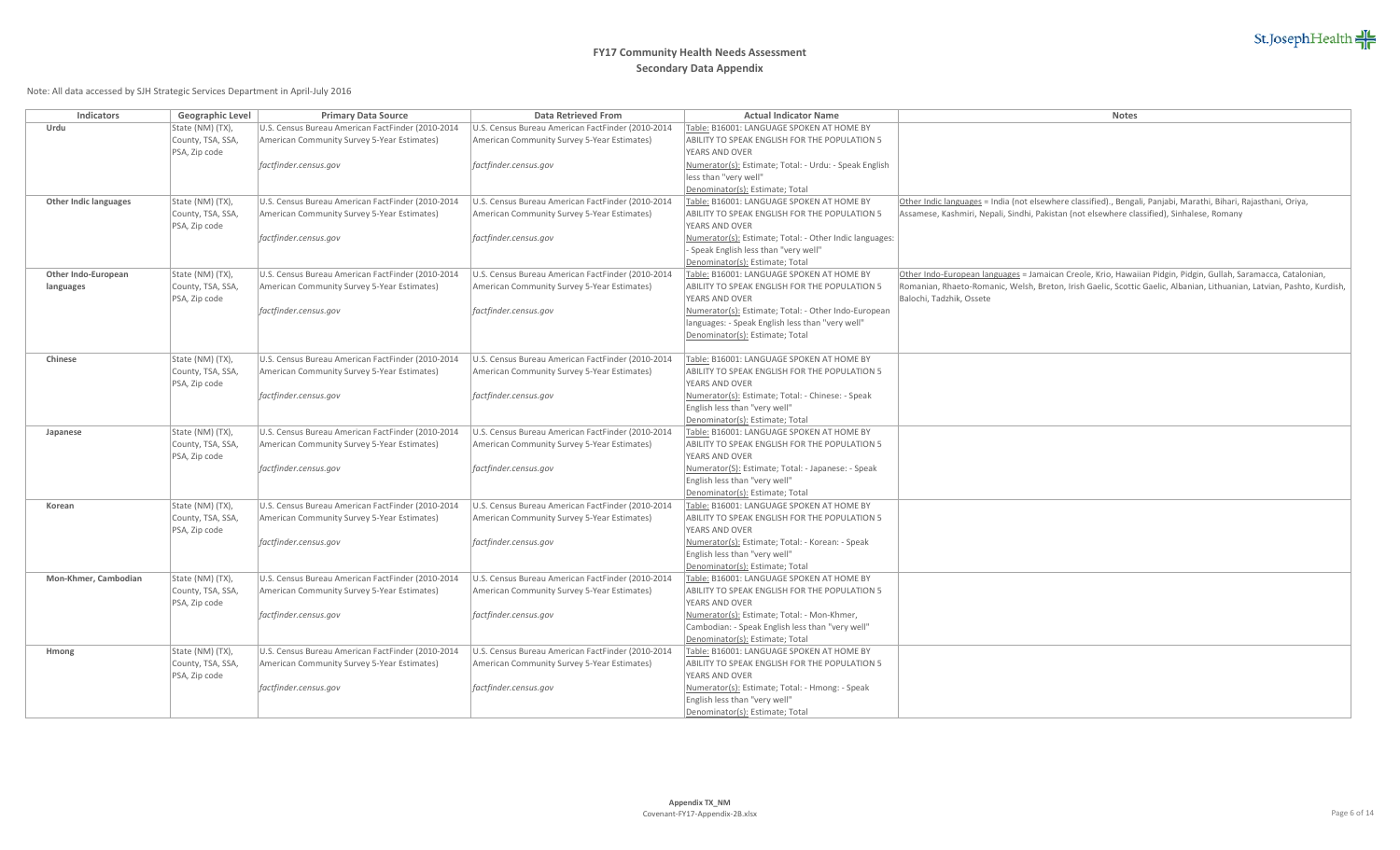

| Indicators                            | Geographic Level                      | <b>Primary Data Source</b>                        | <b>Data Retrieved From</b>                        | <b>Actual Indicator Name</b>                                    | Notes                                                                                                                 |
|---------------------------------------|---------------------------------------|---------------------------------------------------|---------------------------------------------------|-----------------------------------------------------------------|-----------------------------------------------------------------------------------------------------------------------|
| Thai                                  | State (NM) (TX),                      | U.S. Census Bureau American FactFinder (2010-2014 | U.S. Census Bureau American FactFinder (2010-2014 | Table: B16001: LANGUAGE SPOKEN AT HOME BY                       |                                                                                                                       |
|                                       | County, TSA, SSA                      | American Community Survey 5-Year Estimates)       | American Community Survey 5-Year Estimates)       | ABILITY TO SPEAK ENGLISH FOR THE POPULATION 5                   |                                                                                                                       |
|                                       | PSA, Zip code                         |                                                   |                                                   | YEARS AND OVER                                                  |                                                                                                                       |
|                                       |                                       | factfinder.census.gov                             | factfinder.census.gov                             | Numerator(s): Estimate; Total: - Thai: - Speak English          |                                                                                                                       |
|                                       |                                       |                                                   |                                                   | less than "very well"                                           |                                                                                                                       |
|                                       |                                       |                                                   |                                                   | Denominator(s): Estimate; Total                                 |                                                                                                                       |
| Laotian                               | State (NM) (TX),                      | U.S. Census Bureau American FactFinder (2010-2014 | U.S. Census Bureau American FactFinder (2010-2014 | Table: B16001: LANGUAGE SPOKEN AT HOME BY                       |                                                                                                                       |
|                                       | County, TSA, SSA,                     | American Community Survey 5-Year Estimates)       | American Community Survey 5-Year Estimates)       | ABILITY TO SPEAK ENGLISH FOR THE POPULATION 5                   |                                                                                                                       |
|                                       | PSA, Zip code                         |                                                   |                                                   | YEARS AND OVER                                                  |                                                                                                                       |
|                                       |                                       | factfinder.census.gov                             | factfinder.census.gov                             | Numerator(s): Estimate; Total: - Laotian: - Speak               |                                                                                                                       |
|                                       |                                       |                                                   |                                                   | English less than "very well"                                   |                                                                                                                       |
|                                       |                                       |                                                   |                                                   | Denominator(s): Estimate; Total                                 |                                                                                                                       |
| Vietnamese                            | State (NM) (TX),                      | U.S. Census Bureau American FactFinder (2010-2014 | U.S. Census Bureau American FactFinder (2010-2014 | Table: B16001: LANGUAGE SPOKEN AT HOME BY                       |                                                                                                                       |
|                                       | County, TSA, SSA,                     | American Community Survey 5-Year Estimates)       | American Community Survey 5-Year Estimates)       | ABILITY TO SPEAK ENGLISH FOR THE POPULATION 5                   |                                                                                                                       |
|                                       | PSA, Zip code                         |                                                   |                                                   | YEARS AND OVER                                                  |                                                                                                                       |
|                                       |                                       | factfinder.census.gov                             | factfinder.census.gov                             | Numerator(s): Estimate; Total: - Vietnamese: - Speak            |                                                                                                                       |
|                                       |                                       |                                                   |                                                   | English less than "very well"                                   |                                                                                                                       |
|                                       |                                       |                                                   |                                                   | Denominator(s): Estimate; Total                                 |                                                                                                                       |
| <b>Other Asian languages</b>          | State (NM) (TX),<br>County, TSA, SSA, | U.S. Census Bureau American FactFinder (2010-2014 | U.S. Census Bureau American FactFinder (2010-2014 | Table: B16001: LANGUAGE SPOKEN AT HOME BY                       | Other Asian languages = Chuvash, Karakalpak, Kazakh, Kirghiz, Karachay, Uighur, Azerbaijani, Turkish, Turkmen, Yakut, |
|                                       |                                       | American Community Survey 5-Year Estimates)       | American Community Survey 5-Year Estimates)       | ABILITY TO SPEAK ENGLISH FOR THE POPULATION 5<br>YEARS AND OVER | Mongolian, Tungus, Caucasian, Basque, Dravidian, Brahui, Gondi, Telugu, Kannada, Malayalam, Tamil, Kurukh, Munda,     |
|                                       | PSA, Zip code                         | factfinder.census.gov                             | factfinder.census.gov                             | Numerator(s): Estimate; Total: - Other Asian                    | Burushaski, Tibetan, Burmese, Karen, Kachin, Mien, Paleo-Siberian, Muong                                              |
|                                       |                                       |                                                   |                                                   | languages: - Speak English less than "very well"                |                                                                                                                       |
|                                       |                                       |                                                   |                                                   | Denominator(s): Estimate; Total                                 |                                                                                                                       |
| <b>Tagalog</b>                        | State (NM) (TX),                      | U.S. Census Bureau American FactFinder (2010-2014 | U.S. Census Bureau American FactFinder (2010-2014 | Table: B16001: LANGUAGE SPOKEN AT HOME BY                       |                                                                                                                       |
|                                       | County, TSA, SSA                      | American Community Survey 5-Year Estimates)       | American Community Survey 5-Year Estimates)       | ABILITY TO SPEAK ENGLISH FOR THE POPULATION 5                   |                                                                                                                       |
|                                       | PSA, Zip code                         |                                                   |                                                   | YEARS AND OVER                                                  |                                                                                                                       |
|                                       |                                       | factfinder.census.gov                             | factfinder.census.gov                             | Numerator(s): Estimate; Total: - Tagalog: - Speak               |                                                                                                                       |
|                                       |                                       |                                                   |                                                   | English less than "very well"                                   |                                                                                                                       |
|                                       |                                       |                                                   |                                                   | Denominator(s): Estimate; Total                                 |                                                                                                                       |
| <b>Other Pacific Island languages</b> | State (NM) (TX),                      | U.S. Census Bureau American FactFinder (2010-2014 | U.S. Census Bureau American FactFinder (2010-2014 | Table: B16001: LANGUAGE SPOKEN AT HOME BY                       | Other Pacific Island languages = Buginese, Moluccan, Indonesian, Achinese, Balinese, Cham, Javanese, Madurese,        |
|                                       | County, TSA, SSA,                     | American Community Survey 5-Year Estimates)       | American Community Survey 5-Year Estimates)       | ABILITY TO SPEAK ENGLISH FOR THE POPULATION 5                   | Malagasy, Malay, Minangkabau, Sundanese, Bisayan, Sebuano, Pangasinan, Ilocano, Bikol, Pampangan, Gorontalo,          |
|                                       | PSA, Zip code                         |                                                   |                                                   | YEARS AND OVER                                                  | Micronesian, Carolinian, Chamorro, Gilbertese, Kusaiean, Marshallese, Mokilese, Mortlockese, Nauruan, Palau,          |
|                                       |                                       | factfinder.census.gov                             | factfinder.census.gov                             | Numerator(s): Estimate; Total: - Other Pacific Island           | Ponapean, Trukese, Ulithean, Woleai-Ulithi, Yapese, Melanesian, Polynesian, Samoan, Tongan, Niuean, Tokelauan,        |
|                                       |                                       |                                                   |                                                   | languages: - Speak English less than "very well"                | Fijian, Marquesan, Rarotongan, Maori, Nukuoro, Hawaiian                                                               |
|                                       |                                       |                                                   |                                                   | Denominator(s): Estimate; Total                                 |                                                                                                                       |
|                                       |                                       |                                                   |                                                   |                                                                 |                                                                                                                       |
| Navajo                                | State (NM) (TX),                      | U.S. Census Bureau American FactFinder (2010-2014 | U.S. Census Bureau American FactFinder (2010-2014 | Table: B16001: LANGUAGE SPOKEN AT HOME BY                       |                                                                                                                       |
|                                       | County, TSA, SSA                      | American Community Survey 5-Year Estimates)       | American Community Survey 5-Year Estimates)       | ABILITY TO SPEAK ENGLISH FOR THE POPULATION 5                   |                                                                                                                       |
|                                       | PSA, Zip code                         |                                                   |                                                   | YEARS AND OVER                                                  |                                                                                                                       |
|                                       |                                       | factfinder.census.gov                             | factfinder.census.gov                             | Numerator(s): Estimate; Total: - Navajo: - Speak                |                                                                                                                       |
|                                       |                                       |                                                   |                                                   | English less than "very well"                                   |                                                                                                                       |
|                                       |                                       |                                                   |                                                   | Denominator(s): Estimate; Total                                 |                                                                                                                       |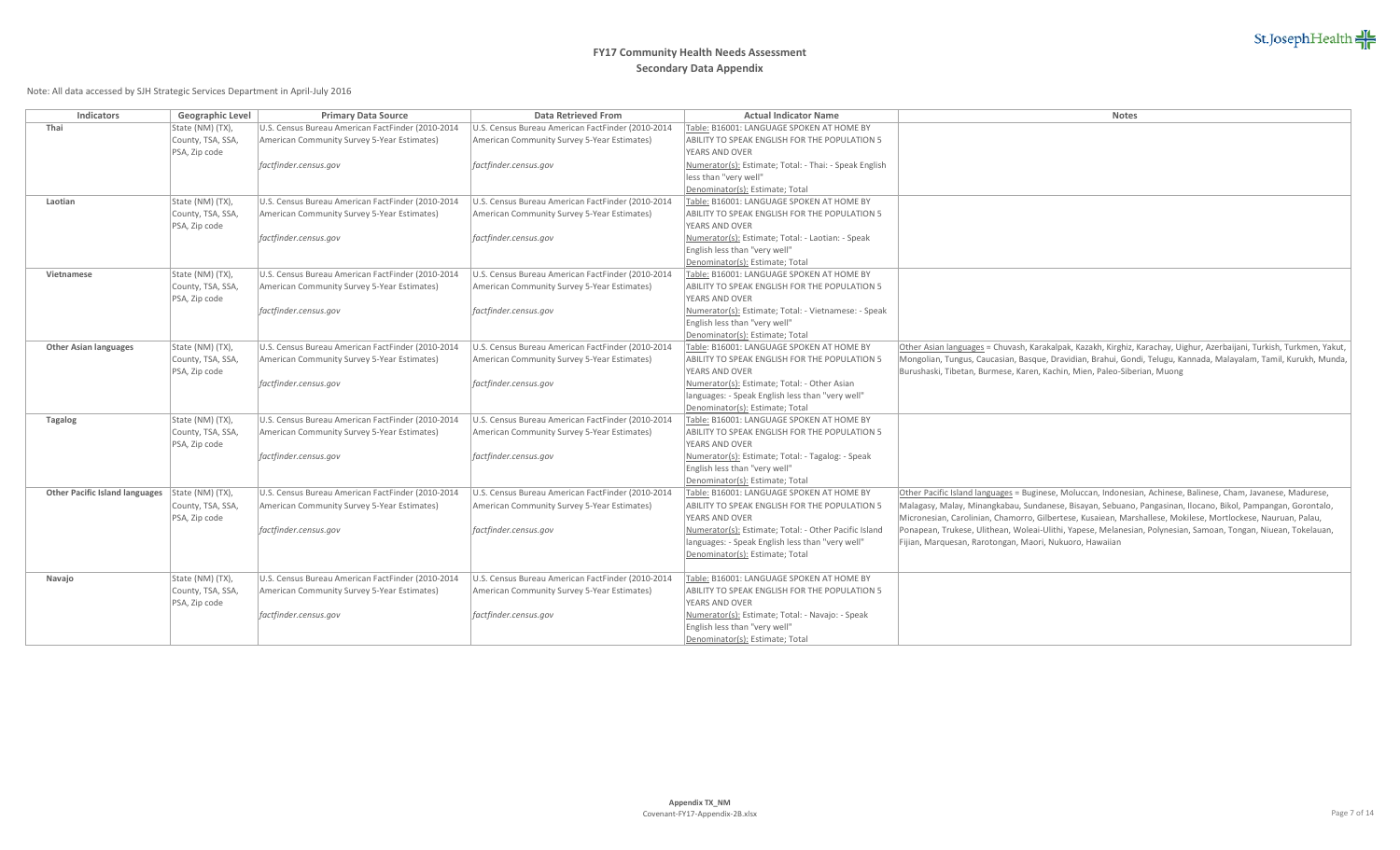

| Indicators                         | Geographic Level  | <b>Primary Data Source</b>                        | <b>Data Retrieved From</b>                        | <b>Actual Indicator Name</b>                                    | <b>Notes</b>                                                                                                         |
|------------------------------------|-------------------|---------------------------------------------------|---------------------------------------------------|-----------------------------------------------------------------|----------------------------------------------------------------------------------------------------------------------|
| <b>Other Native North American</b> | State (NM) (TX),  | U.S. Census Bureau American FactFinder (2010-2014 | U.S. Census Bureau American FactFinder (2010-2014 | Table: B16001: LANGUAGE SPOKEN AT HOME BY                       | Other Native Northern American languages (800-863, 865-955, 959-966, 977-982) =                                      |
| languages                          | County, TSA, SSA  | American Community Survey 5-Year Estimates)       | American Community Survey 5-Year Estimates)       | ABILITY TO SPEAK ENGLISH FOR THE POPULATION 5                   | Eskimo-Aleut languages (800-805)                                                                                     |
|                                    | PSA, Zip code     |                                                   |                                                   | YEARS AND OVER                                                  | Algonquian languages (806-827)                                                                                       |
|                                    |                   | factfinder.census.gov                             | factfinder.census.gov                             | Numerator(s): Estimate; Total: - Other Native North             | Wakashan languages (829-832)                                                                                         |
|                                    |                   |                                                   |                                                   | American languages: - Speak English less than "very             | Salish languages (833-845, 981-982)                                                                                  |
|                                    |                   |                                                   |                                                   | well"                                                           | 846 Haida                                                                                                            |
|                                    |                   |                                                   |                                                   | Denominator(s): Estimate; Total                                 | Athapascan-Eyak languages except Navajo (847-862, 865, 977-980)                                                      |
|                                    |                   |                                                   |                                                   |                                                                 | 866 Tlingit                                                                                                          |
|                                    |                   |                                                   |                                                   |                                                                 | Penutian languages (867-884, 964-965)                                                                                |
|                                    |                   |                                                   |                                                   |                                                                 | Hokan languages (885-901)                                                                                            |
|                                    |                   |                                                   |                                                   |                                                                 | Siouan languages (904-914)                                                                                           |
|                                    |                   |                                                   |                                                   |                                                                 | Muskogean languages (915-920)                                                                                        |
|                                    |                   |                                                   |                                                   |                                                                 | Iroquian languages (925-933)                                                                                         |
|                                    |                   |                                                   |                                                   |                                                                 | Caddoan languages (934-937)                                                                                          |
|                                    |                   |                                                   |                                                   |                                                                 | Uto-Aztecan languages (938-955)                                                                                      |
|                                    |                   |                                                   |                                                   |                                                                 | Tanoan languages (863, 959-963)                                                                                      |
|                                    |                   |                                                   |                                                   |                                                                 | 966 American Indian                                                                                                  |
|                                    |                   |                                                   |                                                   |                                                                 | 981 Kalispel (Salish)                                                                                                |
|                                    |                   |                                                   |                                                   |                                                                 | 982 Spokane (Salish)                                                                                                 |
| Hungarian                          | State (NM) (TX),  | U.S. Census Bureau American FactFinder (2010-2014 | U.S. Census Bureau American FactFinder (2010-2014 | Table: B16001: LANGUAGE SPOKEN AT HOME BY                       |                                                                                                                      |
|                                    | County, TSA, SSA  | American Community Survey 5-Year Estimates)       | American Community Survey 5-Year Estimates)       | ABILITY TO SPEAK ENGLISH FOR THE POPULATION 5                   |                                                                                                                      |
|                                    | PSA, Zip code     |                                                   |                                                   | YEARS AND OVER                                                  |                                                                                                                      |
|                                    |                   | factfinder.census.gov                             | factfinder.census.gov                             | Numerator(s): Estimate; Total: - Hungarian: - Speak             |                                                                                                                      |
|                                    |                   |                                                   |                                                   | English less than "very well"                                   |                                                                                                                      |
|                                    |                   |                                                   |                                                   | Denominator(s): Estimate; Total                                 |                                                                                                                      |
| Arabic                             | State (NM) (TX),  | U.S. Census Bureau American FactFinder (2010-2014 | U.S. Census Bureau American FactFinder (2010-2014 | Table: B16001: LANGUAGE SPOKEN AT HOME BY                       |                                                                                                                      |
|                                    | County, TSA, SSA, | American Community Survey 5-Year Estimates)       | American Community Survey 5-Year Estimates)       | ABILITY TO SPEAK ENGLISH FOR THE POPULATION 5<br>YEARS AND OVER |                                                                                                                      |
|                                    | PSA, Zip code     |                                                   |                                                   |                                                                 |                                                                                                                      |
|                                    |                   | factfinder.census.gov                             | factfinder.census.gov                             | Numerator(s): Estimate; Total: - Arabic: - Speak English        |                                                                                                                      |
|                                    |                   |                                                   |                                                   | less than "very well"<br>Denominator(s): Estimate; Total        |                                                                                                                      |
| Hebrew                             | State (NM) (TX),  | U.S. Census Bureau American FactFinder (2010-2014 | U.S. Census Bureau American FactFinder (2010-2014 | Table: B16001: LANGUAGE SPOKEN AT HOME BY                       |                                                                                                                      |
|                                    | County, TSA, SSA  | American Community Survey 5-Year Estimates)       | American Community Survey 5-Year Estimates)       | ABILITY TO SPEAK ENGLISH FOR THE POPULATION 5                   |                                                                                                                      |
|                                    | PSA, Zip code     |                                                   |                                                   | YEARS AND OVER                                                  |                                                                                                                      |
|                                    |                   | factfinder.census.gov                             | factfinder.census.gov                             | Numerator(s): Estimate; Total: - Hebrew: - Speak                |                                                                                                                      |
|                                    |                   |                                                   |                                                   | English less than "very well"                                   |                                                                                                                      |
|                                    |                   |                                                   |                                                   | Denominator(s): Estimate; Total                                 |                                                                                                                      |
| African languages                  | State (NM) (TX),  | U.S. Census Bureau American FactFinder (2010-2014 | U.S. Census Bureau American FactFinder (2010-2014 | Table: B16001: LANGUAGE SPOKEN AT HOME BY                       | African languages =                                                                                                  |
|                                    | County, TSA, SSA  | American Community Survey 5-Year Estimates)       | American Community Survey 5-Year Estimates)       | ABILITY TO SPEAK ENGLISH FOR THE POPULATION 5                   | 780 Amharic, 781 Berber, 782 Chadic, 783 Cushite, 784 Sudanic, 785 Nilotic, 786 Nilo-hamitic, 787 Nubian, 788        |
|                                    | PSA, Zip code     |                                                   |                                                   | YEARS AND OVER                                                  | Saharan, 789 Nilo-sharan, 790 Khoisan, 791 Swahili, 792 Bantu, 793 Mande, 794 Fulani, 795 Gur, 796 Kru, Ibo, Yoruba, |
|                                    |                   | factfinder.census.gov                             | factfinder.census.gov                             | Numerator(s): Estimate; Total: - African languages: -           | 797 Efik, 798 Mbum (and Related), 799 African (not further specified)                                                |
|                                    |                   |                                                   |                                                   | Speak English less than "very well"                             |                                                                                                                      |
|                                    |                   |                                                   |                                                   | Denominator(s): Estimate; Total                                 |                                                                                                                      |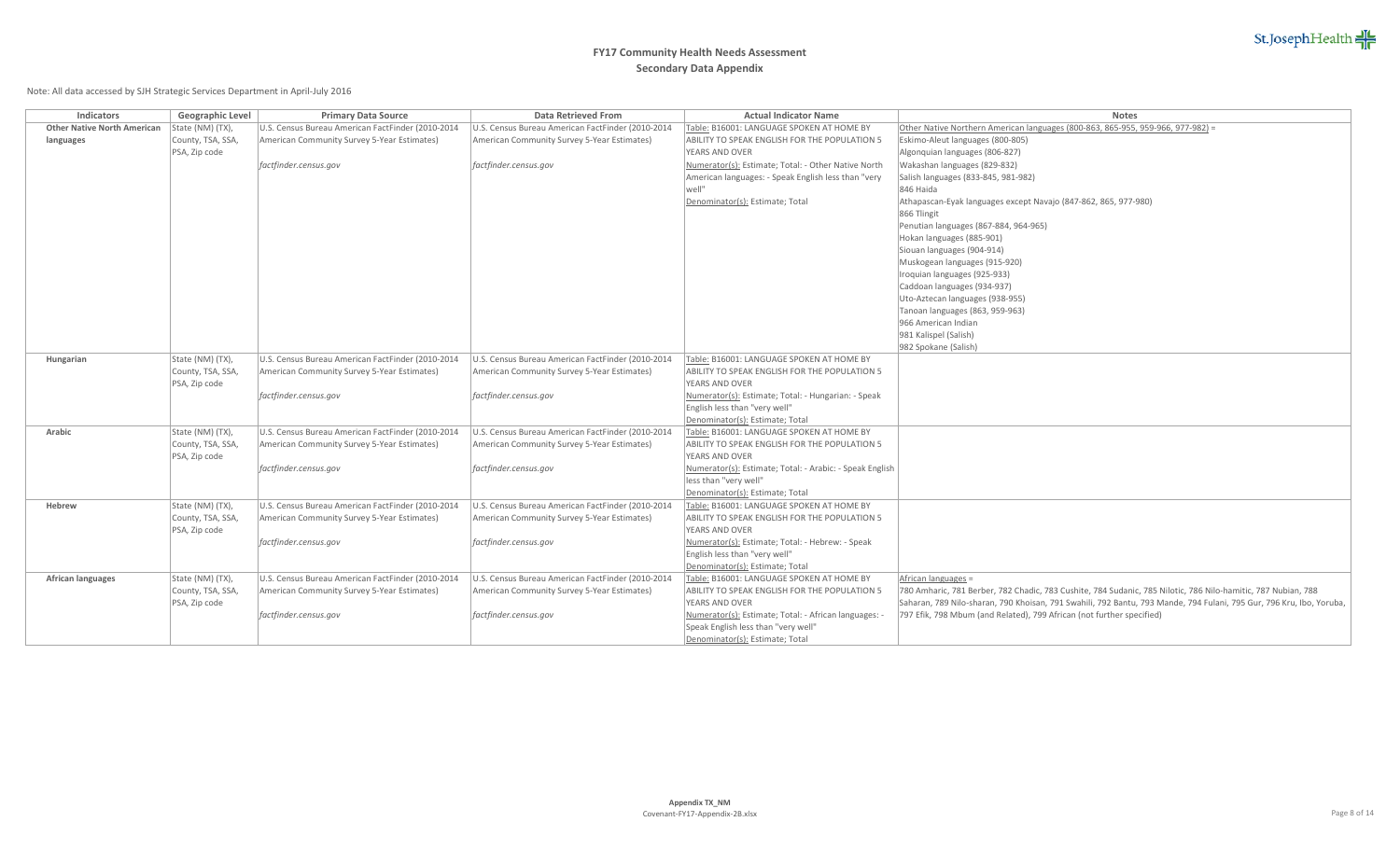St.JosephHealth

# **FY17 Community Health Needs Assessment Secondary Data Appendix**

| Indicators      | Geographic Level  | <b>Primary Data Source</b>                        | <b>Data Retrieved From</b>                        | <b>Actual Indicator Name</b>                                                          | <b>Notes</b>                                                                                                         |
|-----------------|-------------------|---------------------------------------------------|---------------------------------------------------|---------------------------------------------------------------------------------------|----------------------------------------------------------------------------------------------------------------------|
| Other languages | State (NM) (TX),  | U.S. Census Bureau American FactFinder (2010-2014 | U.S. Census Bureau American FactFinder (2010-2014 | Table: B16001: LANGUAGE SPOKEN AT HOME BY                                             | Other languages =                                                                                                    |
|                 | County, TSA, SSA, | American Community Survey 5-Year Estimates)       | American Community Survey 5-Year Estimates)       | ABILITY TO SPEAK ENGLISH FOR THE POPULATION 5                                         | 679 Finnish (OTHER)                                                                                                  |
|                 | PSA, Zip code     |                                                   |                                                   | <b>YEARS AND OVER</b>                                                                 | 680 Estonian (OTHER)                                                                                                 |
|                 |                   | factfinder.census.gov                             | factfinder.census.gov                             | Numerator(s):                                                                         | 681 Lapp (OTHER) 683 Other Uralic Lang. (OTHER)                                                                      |
|                 |                   |                                                   |                                                   | Estimate; Total: - Other and unspecified languages:                                   | 696 Caucasian (OTHER)                                                                                                |
|                 |                   |                                                   |                                                   | Speak English less than "very well"                                                   | 697 Basque (OTHER)                                                                                                   |
|                 |                   |                                                   |                                                   |                                                                                       | 779 Syriac                                                                                                           |
|                 |                   |                                                   |                                                   | [Language group(s) with less than 1,000 individuals                                   | 956 Aztecan(Cent/South America)                                                                                      |
|                 |                   |                                                   |                                                   | who speak a language other than English at home and 957 Sonoran, nec(Cent/So America) |                                                                                                                      |
|                 |                   |                                                   |                                                   | speak English less than "very well"]                                                  | 958 Indian (Not on the edited file)                                                                                  |
|                 |                   |                                                   |                                                   |                                                                                       | 967 Misumalpan                                                                                                       |
|                 |                   |                                                   |                                                   | Denominator(s): Estimate; Total                                                       | 968 Mayan Languages                                                                                                  |
|                 |                   |                                                   |                                                   |                                                                                       | 969 Tarascan (Penutian)                                                                                              |
|                 |                   |                                                   |                                                   |                                                                                       | 970 Mapuche                                                                                                          |
|                 |                   |                                                   |                                                   |                                                                                       | 971 Oto - Manguen                                                                                                    |
|                 |                   |                                                   |                                                   |                                                                                       | 972 Quechua                                                                                                          |
|                 |                   |                                                   |                                                   |                                                                                       | 973 Aymara                                                                                                           |
|                 |                   |                                                   |                                                   |                                                                                       | 974 Arawakian                                                                                                        |
|                 |                   |                                                   |                                                   |                                                                                       | 975 Chibchan                                                                                                         |
|                 |                   |                                                   |                                                   |                                                                                       | 976 Tupi-guarani                                                                                                     |
|                 |                   |                                                   |                                                   |                                                                                       | 983-997 Not used (On the edited file only)                                                                           |
|                 |                   |                                                   |                                                   |                                                                                       | 998 Specified Not Listed                                                                                             |
|                 |                   |                                                   |                                                   |                                                                                       | 999 Not Specified                                                                                                    |
|                 |                   |                                                   |                                                   |                                                                                       |                                                                                                                      |
|                 |                   |                                                   |                                                   |                                                                                       | Any language in which less than 1,000 individuals spoke a language other than English at home and spoke English less |
|                 |                   |                                                   |                                                   |                                                                                       | than "very well" that did not meet the threshold was added into the "Other languages" group. The top three highest   |
|                 |                   |                                                   |                                                   |                                                                                       | language groups that did not meet the threshold have been outlined in the footnote.                                  |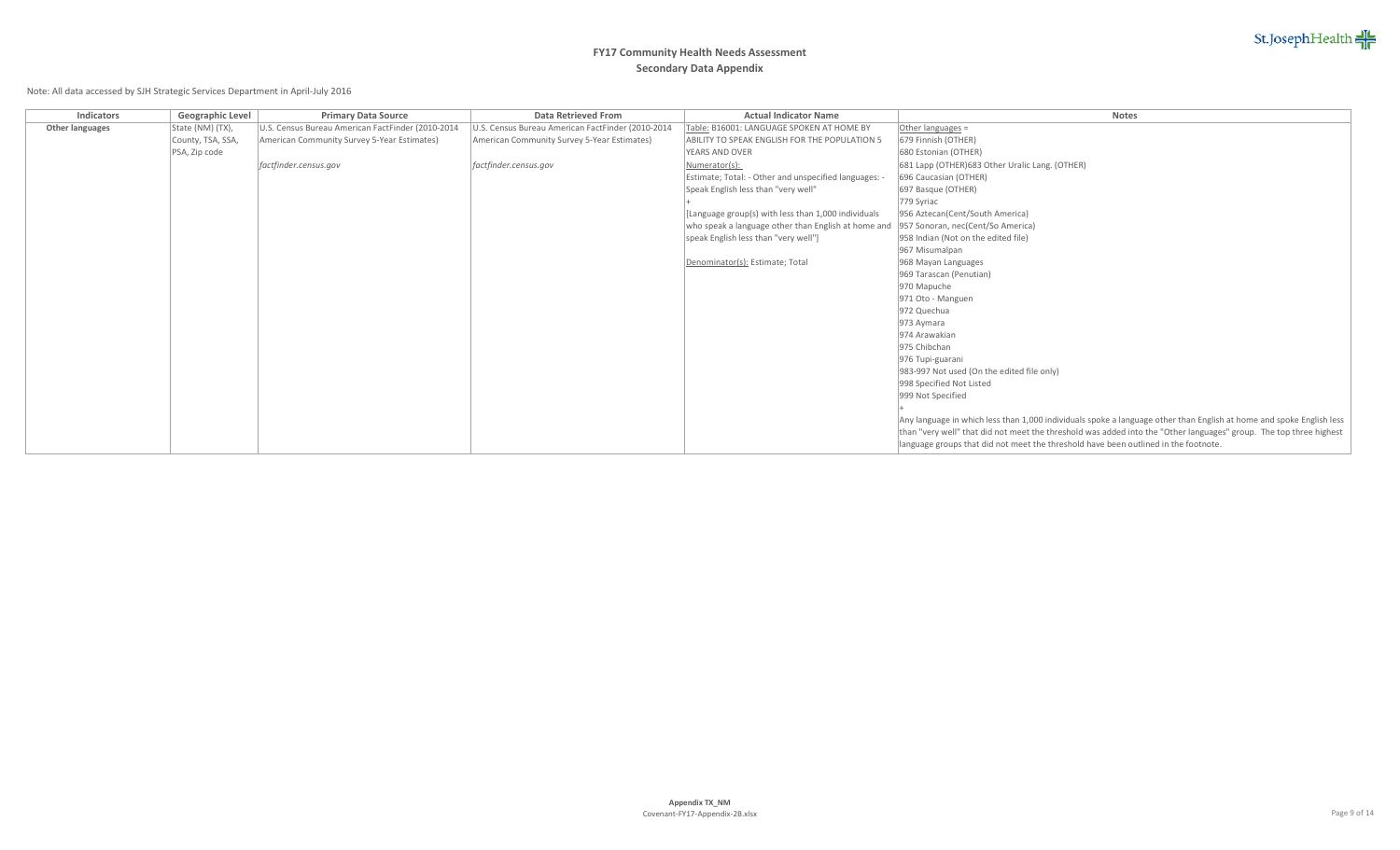

| Indicators                                           | Geographic Level   | <b>Primary Data Source</b>                        | <b>Data Retrieved From</b>                                                                                 | <b>Actual Indicator Name</b>                                        | <b>Notes</b>                                                                                                             |
|------------------------------------------------------|--------------------|---------------------------------------------------|------------------------------------------------------------------------------------------------------------|---------------------------------------------------------------------|--------------------------------------------------------------------------------------------------------------------------|
| Percent of population ages 0 to 17                   | State (NM) (TX),   | U.S. Census Bureau American FactFinder (2010-2014 | U.S. Census Bureau American FactFinder (2010-2014                                                          | Table: B05003: SEX BY AGE BY NATIVITY AND                           | People who indicate that they were born in the United States, Puerto Rico, a U.S. Island Area, or abroad of a U.S.       |
| that is non-citizen (%)                              | County, TSA, SSA,  | American Community Survey 5-Year Estimates)       | American Community Survey 5-Year Estimates)                                                                | <b>CITIZENSHIP STATUS</b>                                           | citizen parent(s) are citizens.                                                                                          |
|                                                      | PSA, Zip code      |                                                   |                                                                                                            | Numerator(s) Sum of:                                                | People who indicate that they are U.S. citizens through naturalization are also citizens.                                |
|                                                      |                    | factfinder.census.gov                             | factfinder.census.gov                                                                                      | Estimate; Male: - Under 18 years: - Foreign born:                   | Naturalized citizens are foreign-born people who identify themselves as naturalized. Naturalization is the conferring,   |
|                                                      |                    |                                                   |                                                                                                            | Not a U.S. citizen                                                  | by any means, of citizenship upon a person after birth.                                                                  |
|                                                      |                    |                                                   |                                                                                                            | - Estimate; Female: - Under 18 years: - Foreign born:               |                                                                                                                          |
|                                                      |                    |                                                   |                                                                                                            | Not a U.S. citizen                                                  |                                                                                                                          |
|                                                      |                    |                                                   |                                                                                                            | Denominator(s) Sum of:                                              |                                                                                                                          |
|                                                      |                    |                                                   |                                                                                                            | - Estimate; Male: - Under 18 years:                                 |                                                                                                                          |
|                                                      |                    |                                                   |                                                                                                            | Estimate; Female: - Under 18 years:                                 |                                                                                                                          |
| Percent of population ages 18+ that State (NM) (TX), |                    | U.S. Census Bureau American FactFinder (2010-2014 | U.S. Census Bureau American FactFinder (2010-2014                                                          | Table: B05003: SEX BY AGE BY NATIVITY AND                           | People who indicate that they were born in the United States, Puerto Rico, a U.S. Island Area, or abroad of a U.S.       |
| is non-citizen (%)                                   | County, TSA, SSA,  | American Community Survey 5-Year Estimates)       | American Community Survey 5-Year Estimates)                                                                | <b>CITIZENSHIP STATUS</b>                                           | citizen parent(s) are citizens.                                                                                          |
|                                                      | PSA, Zip code      |                                                   |                                                                                                            | Numerator(s) Sum of:                                                | People who indicate that they are U.S. citizens through naturalization are also citizens.                                |
|                                                      |                    | factfinder.census.gov                             | factfinder.census.gov                                                                                      | Estimate; Male: - 18 years and over: - Foreign born:                | Naturalized citizens are foreign-born people who identify themselves as naturalized. Naturalization is the conferring,   |
|                                                      |                    |                                                   |                                                                                                            | Not a U.S. citizen                                                  | by any means, of citizenship upon a person after birth.                                                                  |
|                                                      |                    |                                                   |                                                                                                            | Estimate; Female: - 18 years and over: - Foreign born:              |                                                                                                                          |
|                                                      |                    |                                                   |                                                                                                            | Not a U.S. citizen                                                  |                                                                                                                          |
|                                                      |                    |                                                   |                                                                                                            | Denominator(s):                                                     |                                                                                                                          |
|                                                      |                    |                                                   |                                                                                                            | Estimate; Male: - 18 years and over:                                |                                                                                                                          |
|                                                      |                    |                                                   |                                                                                                            | Estimate; Female: - 18 years and over:                              |                                                                                                                          |
| Veteran population (%)                               | State (NM) (TX),   | U.S. Census Bureau American FactFinder (2010-2014 | U.S. Census Bureau American FactFinder (2010-2014                                                          | Table: DP02:SELECTED SOCIAL CHARACTERISTICS IN                      | Definition: A "civilian veteran" is a person 18 years old or over who has served (even for a short time), but is not now |
|                                                      | County, TSA, SSA,  | American Community Survey 5-Year Estimates)       | American Community Survey 5-Year Estimates)                                                                | THE UNITED STATES                                                   | serving, on active duty in the U.S. Army, Navy, Air Force, Marine Corps, or the Coast Guard, or who served in the U.S.   |
|                                                      | PSA, Zip code      |                                                   |                                                                                                            | Numerator(s):                                                       | Merchant Marine during World War II. People who served in the National Guard or military Reserves are classified as      |
|                                                      |                    | factfinder.census.gov                             | factfinder.census.gov                                                                                      | Estimate; VETERAN STATUS - Civilian population 18                   | veterans only if they were ever called or ordered to active duty, not counting the 4-6 months for initial training or    |
|                                                      |                    |                                                   |                                                                                                            | vears and over - Civilian veterans                                  | yearly summer camps. All other civilians 16 years old and over are classified as nonveterans.                            |
|                                                      |                    |                                                   |                                                                                                            | Denominator(s):                                                     |                                                                                                                          |
|                                                      |                    |                                                   |                                                                                                            | Estimate; VETERAN STATUS - Civilian population 18<br>years and over |                                                                                                                          |
| Violent crimes, rate per 100,000                     | State (TX), County | Texas Department of Public Safety (2014)          | Texas Department of Public Safety (2014)                                                                   |                                                                     |                                                                                                                          |
| inhabitants                                          |                    |                                                   |                                                                                                            |                                                                     |                                                                                                                          |
|                                                      |                    |                                                   | http://dps.texas.gov/administration/crime_records/pa \http://dps.texas.gov/administration/crime_records/pa |                                                                     |                                                                                                                          |
|                                                      |                    | ges/crimestatistics.htm                           | ges/crimestatistics.htm                                                                                    |                                                                     |                                                                                                                          |
|                                                      | State (NM), County |                                                   |                                                                                                            |                                                                     |                                                                                                                          |
| <b>PHYSICAL ENVIRONMENT</b>                          |                    |                                                   |                                                                                                            |                                                                     |                                                                                                                          |
| Housing                                              |                    |                                                   |                                                                                                            |                                                                     |                                                                                                                          |
| Households with more than one                        | State (NM) (TX),   | U.S. Census Bureau American FactFinder (2010-2014 | U.S. Census Bureau American FactFinder (2010-2014                                                          | Table: DP04: SELECTED HOUSING CHARACTERISTICS                       |                                                                                                                          |
| occupant per room (%)                                | County, TSA, SSA,  | American Community Survey 5-Year Estimates)       | American Community Survey 5-Year Estimates)                                                                | Numerator(s) Sum of:                                                |                                                                                                                          |
|                                                      | PSA, Zip code      |                                                   |                                                                                                            | Estimate; OCCUPANTS PER ROOM - Occupied housing                     |                                                                                                                          |
|                                                      |                    | factfinder.census.gov                             | factfinder.census.gov                                                                                      | units - 1.01 to 1.50                                                |                                                                                                                          |
|                                                      |                    |                                                   |                                                                                                            | Estimate; OCCUPANTS PER ROOM - Occupied housing                     |                                                                                                                          |
|                                                      |                    |                                                   |                                                                                                            | units - 1.51 or more                                                |                                                                                                                          |
|                                                      |                    |                                                   |                                                                                                            | Denominator(s):                                                     |                                                                                                                          |
|                                                      |                    |                                                   |                                                                                                            | Estimate; OCCUPANTS PER ROOM - Occupied housing                     |                                                                                                                          |
|                                                      |                    |                                                   |                                                                                                            | units                                                               |                                                                                                                          |
|                                                      |                    |                                                   |                                                                                                            |                                                                     |                                                                                                                          |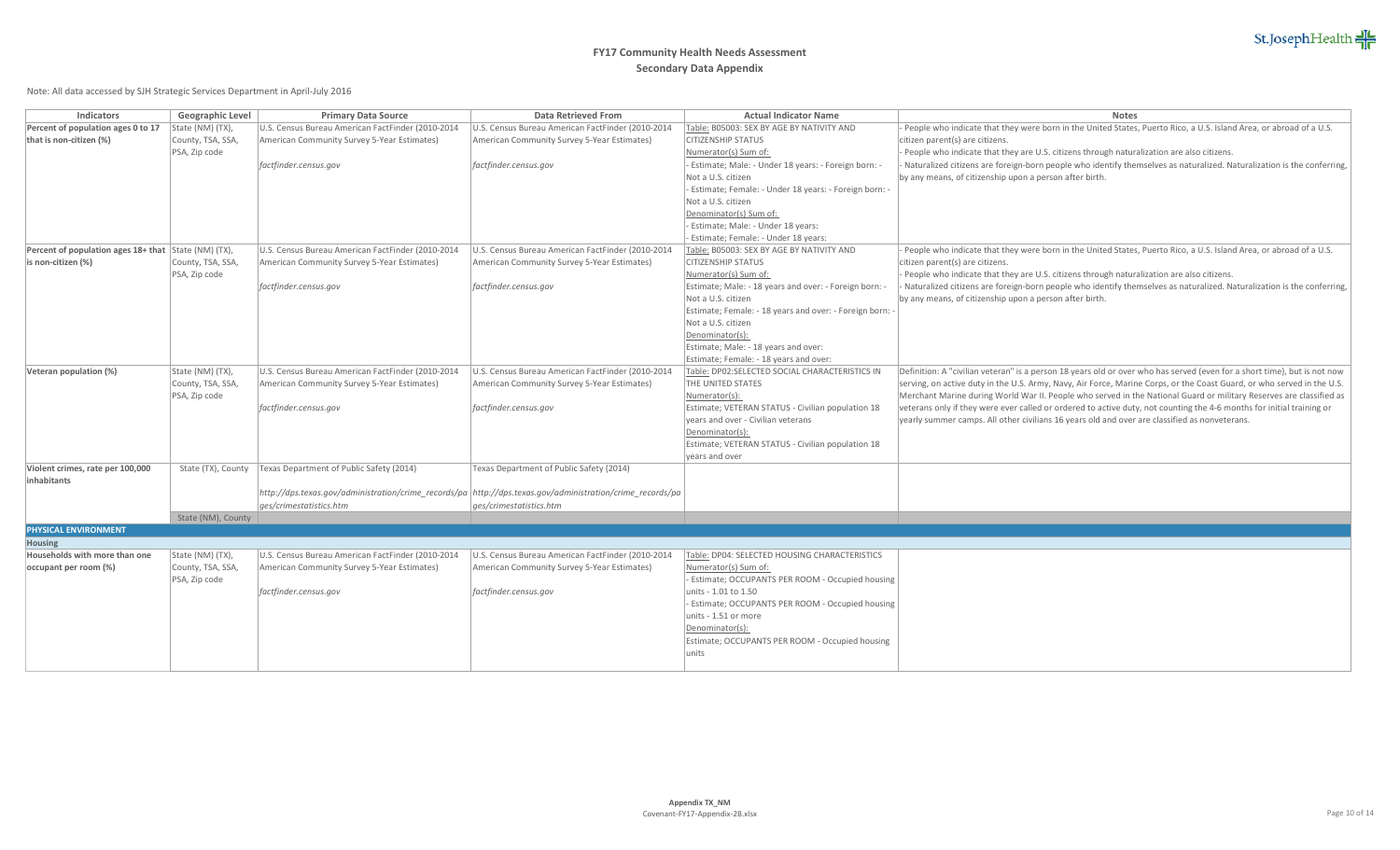

| Indicators                                             | Geographic Level  | <b>Primary Data Source</b>                        | <b>Data Retrieved From</b>                          | <b>Actual Indicator Name</b>                              | <b>Notes</b>                                                                                       |
|--------------------------------------------------------|-------------------|---------------------------------------------------|-----------------------------------------------------|-----------------------------------------------------------|----------------------------------------------------------------------------------------------------|
| Renters who pay 30% or more of                         | State (NM) (TX),  | U.S. Census Bureau American FactFinder (2010-2014 | U.S. Census Bureau American FactFinder (2010-2014   | Table: DP04: SELECTED HOUSING CHARACTERISTICS             |                                                                                                    |
| household income on rent (%)                           | County, TSA, SSA, | American Community Survey 5-Year Estimates)       | American Community Survey 5-Year Estimates)         | Numerator(s) Sum of:                                      |                                                                                                    |
|                                                        | PSA, Zip code     |                                                   |                                                     | - Estimate; GROSS RENT AS A PERCENTAGE OF                 |                                                                                                    |
|                                                        |                   | factfinder.census.gov                             | factfinder.census.gov                               | HOUSEHOLD INCOME (GRAPI) - Occupied units paying          |                                                                                                    |
|                                                        |                   |                                                   |                                                     | rent (excluding units where GRAPI cannot be               |                                                                                                    |
|                                                        |                   |                                                   |                                                     | computed) - 30.0 to 34.9 percent                          |                                                                                                    |
|                                                        |                   |                                                   |                                                     | - Estimate; GROSS RENT AS A PERCENTAGE OF                 |                                                                                                    |
|                                                        |                   |                                                   |                                                     | HOUSEHOLD INCOME (GRAPI) - Occupied units paying          |                                                                                                    |
|                                                        |                   |                                                   |                                                     | rent (excluding units where GRAPI cannot be               |                                                                                                    |
|                                                        |                   |                                                   |                                                     | computed) - 35.0 percent or more                          |                                                                                                    |
|                                                        |                   |                                                   |                                                     | Denominator(s):                                           |                                                                                                    |
|                                                        |                   |                                                   |                                                     | - Estimate; GROSS RENT AS A PERCENTAGE OF                 |                                                                                                    |
|                                                        |                   |                                                   |                                                     | HOUSEHOLD INCOME (GRAPI) - Occupied units paying          |                                                                                                    |
|                                                        |                   |                                                   |                                                     | rent (excluding units where GRAPI cannot be               |                                                                                                    |
|                                                        |                   |                                                   |                                                     | computed)                                                 |                                                                                                    |
|                                                        |                   |                                                   |                                                     |                                                           |                                                                                                    |
| Transportation                                         |                   |                                                   |                                                     |                                                           |                                                                                                    |
| Among workers who commute in                           | State (NM) (TX),  | U.S. Census Bureau American FactFinder (2010-2014 | U.S. Census Bureau American FactFinder, 2010 - 2014 | Table: B08134: MEANS OF TRANSPORTATION TO                 | Universe: Workers 16 years and over who did not work at home                                       |
| their car alone, the percentage that County, TSA, SSA, |                   | American Community Survey 5-Year Estimates)       | (2014 ACS 5-year estimates)                         | <b>WORK BY TRAVEL TIME TO WORK</b>                        |                                                                                                    |
| commute 30 minutes or more (%)                         | PSA, Zip code     |                                                   |                                                     | Numerator(s) Sum of:                                      |                                                                                                    |
|                                                        |                   | factfinder.census.gov                             | (factfinder.census.gov)                             | - Estimate; Total: - Car, truck, or van: - Drove alone: - |                                                                                                    |
|                                                        |                   |                                                   |                                                     | 30 to 34 minutes                                          |                                                                                                    |
|                                                        |                   |                                                   |                                                     | - Estimate; Total: - Car, truck, or van: - Drove alone: - |                                                                                                    |
|                                                        |                   |                                                   |                                                     | 35 to 44 minutes                                          |                                                                                                    |
|                                                        |                   |                                                   |                                                     | - Estimate; Total: - Car, truck, or van: - Drove alone: - |                                                                                                    |
|                                                        |                   |                                                   |                                                     | 45 to 59 minutes                                          |                                                                                                    |
|                                                        |                   |                                                   |                                                     | - Estimate; Total: - Car, truck, or van: - Drove alone: - |                                                                                                    |
|                                                        |                   |                                                   |                                                     | 60 or more minutes                                        |                                                                                                    |
|                                                        |                   |                                                   |                                                     | Denominator(s):                                           |                                                                                                    |
|                                                        |                   |                                                   |                                                     | Estimate; Total: - Car, truck, or van: - Drove alone:     |                                                                                                    |
| Percent of population living within                    |                   |                                                   |                                                     |                                                           |                                                                                                    |
| half mile of transit (%)                               |                   |                                                   |                                                     |                                                           |                                                                                                    |
| Environmental                                          |                   |                                                   |                                                     |                                                           |                                                                                                    |
| <b>PARKSCORE INDEX</b>                                 |                   |                                                   |                                                     |                                                           |                                                                                                    |
| ParkScore® index                                       | City              | The Trust for Public Land (2016)                  | The Trust for Public Land (2016)                    | ParkScore® index                                          | The ParkScore® index measures how well the 100 largest U.S. cities are meeting the need for parks. |
|                                                        |                   | http://parkscore.tpl.org/                         | http://parkscore.tpl.org/                           |                                                           |                                                                                                    |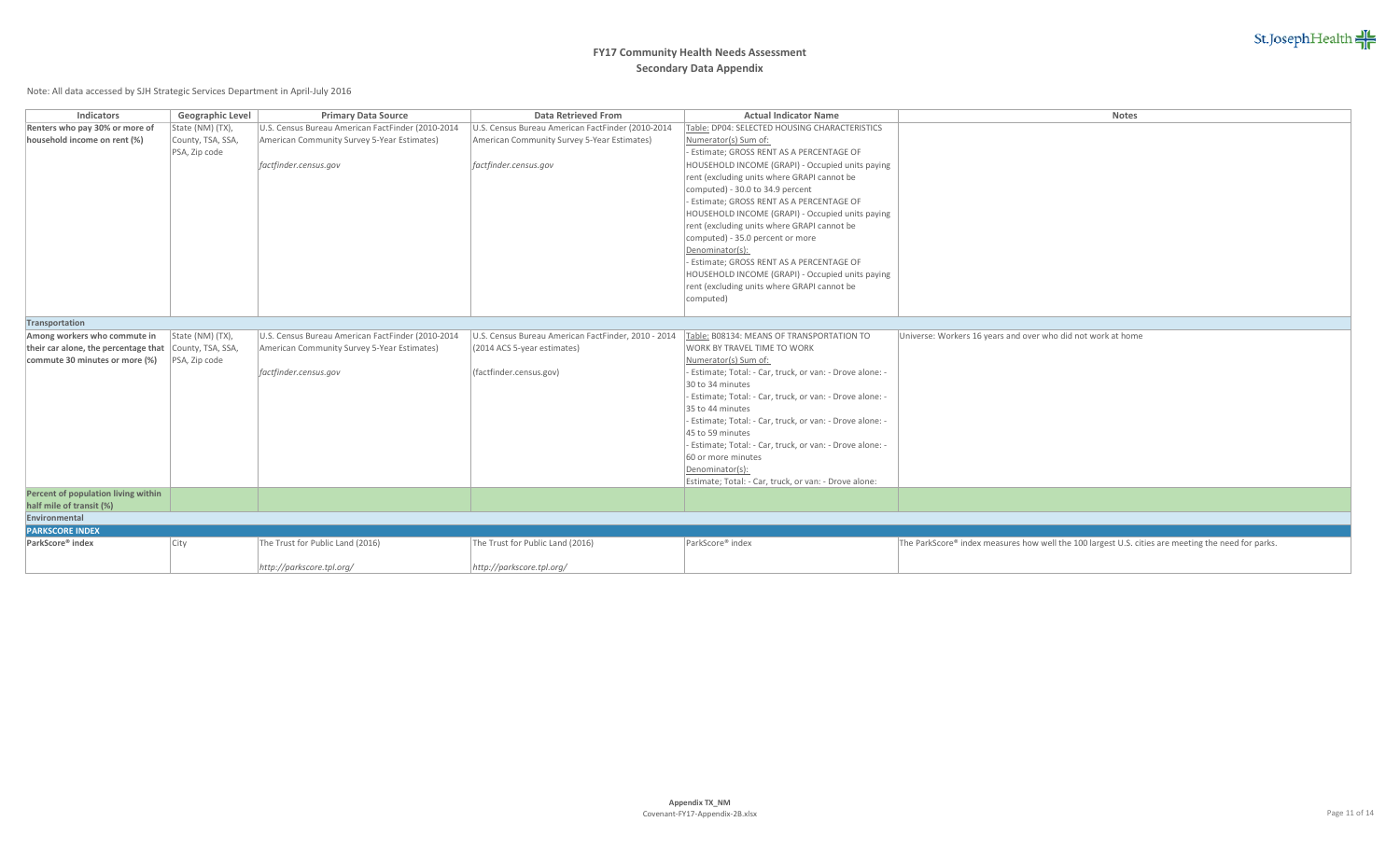

| Indicators                                            | Geographic Level                   | <b>Primary Data Source</b>                                                                  | Data Retrieved From                                                                         | <b>Actual Indicator Name</b>                                         | Notes                                                                                                                                                           |
|-------------------------------------------------------|------------------------------------|---------------------------------------------------------------------------------------------|---------------------------------------------------------------------------------------------|----------------------------------------------------------------------|-----------------------------------------------------------------------------------------------------------------------------------------------------------------|
| <b>HEALTH OUTCOMES</b>                                |                                    |                                                                                             |                                                                                             |                                                                      |                                                                                                                                                                 |
| <b>Morbidity</b>                                      |                                    |                                                                                             |                                                                                             |                                                                      |                                                                                                                                                                 |
| Poor physical health days                             | State (NM) (TX),                   | Behavioral Risk Factor Surveillance System (2014)                                           | County Health Rankings & Roadmaps (2016)                                                    | Poor physical health days                                            | Average number of physically unhealthy days reported in past 30 days (age-adjusted)                                                                             |
|                                                       | County                             |                                                                                             |                                                                                             |                                                                      |                                                                                                                                                                 |
| Disabled population (%)                               | State (NM) (TX),                   | U.S. Census Bureau American FactFinder (2010-2014                                           | U.S. Census Bureau American FactFinder, (2014 ACS 5-                                        | Table: \$1810: DISABILITY CHARACTERISTICS                            | Disability = A long-lasting physical, mental, or emotional condition. This condition can make it difficult for a person to                                      |
|                                                       | County, TSA, SSA,                  | American Community Survey 5-Year Estimates)                                                 | year estimates: 2010 - 2014)                                                                | Numerator:                                                           | do activities such as walking, climbing stairs, dressing, bathing, learning, or remembering. This condition can also                                            |
|                                                       | PSA, Zip code                      |                                                                                             |                                                                                             | With a disability; Estimate; Total civilian                          | impede a person from being able to go outside the home alone or to work at a job or business.                                                                   |
|                                                       |                                    | factfinder.census.gov                                                                       | factfinder.census.gov                                                                       | noninstitutionalized population                                      |                                                                                                                                                                 |
|                                                       |                                    |                                                                                             |                                                                                             | Denominator(s):                                                      |                                                                                                                                                                 |
|                                                       |                                    |                                                                                             |                                                                                             | Total; Estimate; Total civilian noninstitutionalized                 |                                                                                                                                                                 |
|                                                       |                                    |                                                                                             |                                                                                             | population                                                           |                                                                                                                                                                 |
| Percent of population ages 0-4 State (NM) (TX),       |                                    | U.S. Census Bureau American FactFinder (2010-2014                                           | U.S. Census Bureau American FactFinder (2010-2014                                           | -Table: S1810: DISABILITY CHARACTERISTICS                            |                                                                                                                                                                 |
|                                                       | County, TSA, SSA,<br>PSA, Zip code | American Community Survey 5-Year Estimates)                                                 | American Community Survey 5-Year Estimates)                                                 | Numerator:<br>With a disability; Estimate; Population under 5 years  |                                                                                                                                                                 |
|                                                       |                                    | factfinder.census.gov                                                                       | factfinder.census.gov                                                                       | Denominator(s):                                                      |                                                                                                                                                                 |
|                                                       |                                    |                                                                                             |                                                                                             | Total; Estimate; Population under 5 years                            |                                                                                                                                                                 |
|                                                       |                                    |                                                                                             |                                                                                             |                                                                      |                                                                                                                                                                 |
| Percent of population ages 5-                         | State (NM) (TX),                   | U.S. Census Bureau American FactFinder (2010-2014                                           | U.S. Census Bureau American FactFinder (2010-2014                                           | Table: \$1810: DISABILITY CHARACTERISTICS                            |                                                                                                                                                                 |
| 17                                                    | County, TSA, SSA,                  | American Community Survey 5-Year Estimates)                                                 | American Community Survey 5-Year Estimates)                                                 | Numerator:                                                           |                                                                                                                                                                 |
|                                                       | PSA, Zip code                      |                                                                                             |                                                                                             | With a disability; Estimate; Population 5 to 17 years                |                                                                                                                                                                 |
|                                                       |                                    | factfinder.census.gov                                                                       | factfinder.census.gov                                                                       | Denominator(s):                                                      |                                                                                                                                                                 |
|                                                       |                                    |                                                                                             |                                                                                             | Total; Estimate; Population 5 to 17 years                            |                                                                                                                                                                 |
|                                                       |                                    |                                                                                             |                                                                                             |                                                                      |                                                                                                                                                                 |
| Percent of population ages 18- State (NM) (TX),<br>64 |                                    | U.S. Census Bureau American FactFinder (2010-2014                                           | U.S. Census Bureau American FactFinder (2010-2014                                           | Table: S1810: DISABILITY CHARACTERISTICS                             |                                                                                                                                                                 |
|                                                       | County, TSA, SSA,<br>PSA, Zip code | American Community Survey 5-Year Estimates)                                                 | American Community Survey 5-Year Estimates)                                                 | Numerator:<br>With a disability; Estimate; Population 18 to 64 years |                                                                                                                                                                 |
|                                                       |                                    | factfinder.census.gov                                                                       | factfinder.census.gov                                                                       | Denominator(s):                                                      |                                                                                                                                                                 |
|                                                       |                                    |                                                                                             |                                                                                             | Total; Estimate; Population 18 to 64 years                           |                                                                                                                                                                 |
|                                                       |                                    |                                                                                             |                                                                                             |                                                                      |                                                                                                                                                                 |
| Percent of population ages 65+ State (NM) (TX),       |                                    | U.S. Census Bureau American FactFinder (2010-2014                                           | U.S. Census Bureau American FactFinder (2010-2014                                           | Table: \$1810: DISABILITY CHARACTERISTICS                            |                                                                                                                                                                 |
|                                                       | County, TSA, SSA,                  | American Community Survey 5-Year Estimates)                                                 | American Community Survey 5-Year Estimates)                                                 | Numerator:                                                           |                                                                                                                                                                 |
|                                                       | PSA, Zip code                      |                                                                                             |                                                                                             | With a disability; Estimate; Population 65 years and                 |                                                                                                                                                                 |
|                                                       |                                    | factfinder.census.gov                                                                       | factfinder.census.gov                                                                       | lover                                                                |                                                                                                                                                                 |
|                                                       |                                    |                                                                                             |                                                                                             | Denominator(s):                                                      |                                                                                                                                                                 |
|                                                       |                                    |                                                                                             |                                                                                             | Total; Estimate; Population 65 years and over<br>Numerator(s):       |                                                                                                                                                                 |
| Low-birth weight (< 2500 grams) (%) State (NM) (TX),  | County, TSA, SSA,                  | Texas Department of State Health Services (2013);<br>New Mexico Department of Health (2013) | Texas Department of State Health Services (2013);<br>New Mexico Department of Health (2013) | Birthweight < 2,500 grams                                            |                                                                                                                                                                 |
|                                                       | PSA, Zip code                      |                                                                                             |                                                                                             | Denominator(s):                                                      |                                                                                                                                                                 |
|                                                       |                                    |                                                                                             |                                                                                             | <b>Total Births</b>                                                  |                                                                                                                                                                 |
| <b>Chronic Conditions</b>                             |                                    |                                                                                             |                                                                                             |                                                                      |                                                                                                                                                                 |
| Cancer Rates (Age-adjusted rates per 100,000)         |                                    |                                                                                             |                                                                                             |                                                                      |                                                                                                                                                                 |
| Breast cancer incidence (females                      | State (NM) (TX),                   | Texas Cancer Registry (2009-2013); New Mexico                                               | Cancer Incidence and Mortality Inquiry System                                               | Cancer Site: Breast (Female)                                         | Age-Adjusted to the 2000 U.S. Standard Population. All rates per 100,000 population                                                                             |
| only)                                                 | County                             | Cancer Registry (2003-2007)                                                                 | (www.Cancer-rates.info)                                                                     |                                                                      | All references to "Hispanic" in indicator names were changed to "Latino"                                                                                        |
| Cervical cancer incidence                             | State (NM) (TX),                   | Texas Cancer Registry (2009-2013); New Mexico                                               | Cancer Incidence and Mortality Inquiry System                                               | Cancer Site: Cervix Uteri                                            | Age-Adjusted to the 2000 U.S. Standard Population. All rates per 100,000 population                                                                             |
|                                                       | County                             | Cancer Registry (2003-2007)                                                                 | (www.Cancer-rates.info)                                                                     |                                                                      | All references to "Hispanic" in indicator names were changed to "Latino"                                                                                        |
| Colorectal cancer incidence                           | State (NM) (TX),<br>County         | Texas Cancer Registry (2009-2013); New Mexico<br>Cancer Registry (2003-2007)                | Cancer Incidence and Mortality Inquiry System<br>(www.Cancer-rates.info)                    | Cancer Site: Colon and Rectum                                        | Age-Adjusted to the 2000 U.S. Standard Population. All rates per 100,000 population<br>All references to "Hispanic" in indicator names were changed to "Latino" |
| Lung and Bronchus cancer incidence State (NM) (TX),   |                                    | Texas Cancer Registry (2009-2013); New Mexico                                               | Cancer Incidence and Mortality Inquiry System                                               | Cancer Site: Lung and Bronchus                                       | Age-Adjusted to the 2000 U.S. Standard Population. All rates per 100,000 population                                                                             |
|                                                       | County                             | Cancer Registry (2003-2007)                                                                 | (www.Cancer-rates.info)                                                                     |                                                                      | All references to "Hispanic" in indicator names were changed to "Latino"                                                                                        |
| Oral Cavity and Pharynx cancer                        | State (NM) (TX),                   | Texas Cancer Registry (2009-2013); New Mexico                                               | Cancer Incidence and Mortality Inquiry System                                               | Cancer Site: Oral Cavity and Pharynx                                 | Age-Adjusted to the 2000 U.S. Standard Population. All rates per 100,000 population                                                                             |
| incidence                                             | County                             | Cancer Registry (2003-2007)                                                                 | (www.Cancer-rates.info)                                                                     |                                                                      | All references to "Hispanic" in indicator names were changed to "Latino"                                                                                        |
| Prostate cancer incidence                             | State (NM) (TX),                   | Texas Cancer Registry (2009-2013); New Mexico                                               | Cancer Incidence and Mortality Inquiry System                                               | Cancer Site: Prostate                                                | Age-Adjusted to the 2000 U.S. Standard Population. All rates per 100,000 population                                                                             |
|                                                       | County                             | Cancer Registry (2003-2007)                                                                 | (www.Cancer-rates.info)                                                                     |                                                                      | All references to "Hispanic" in indicator names were changed to "Latino"                                                                                        |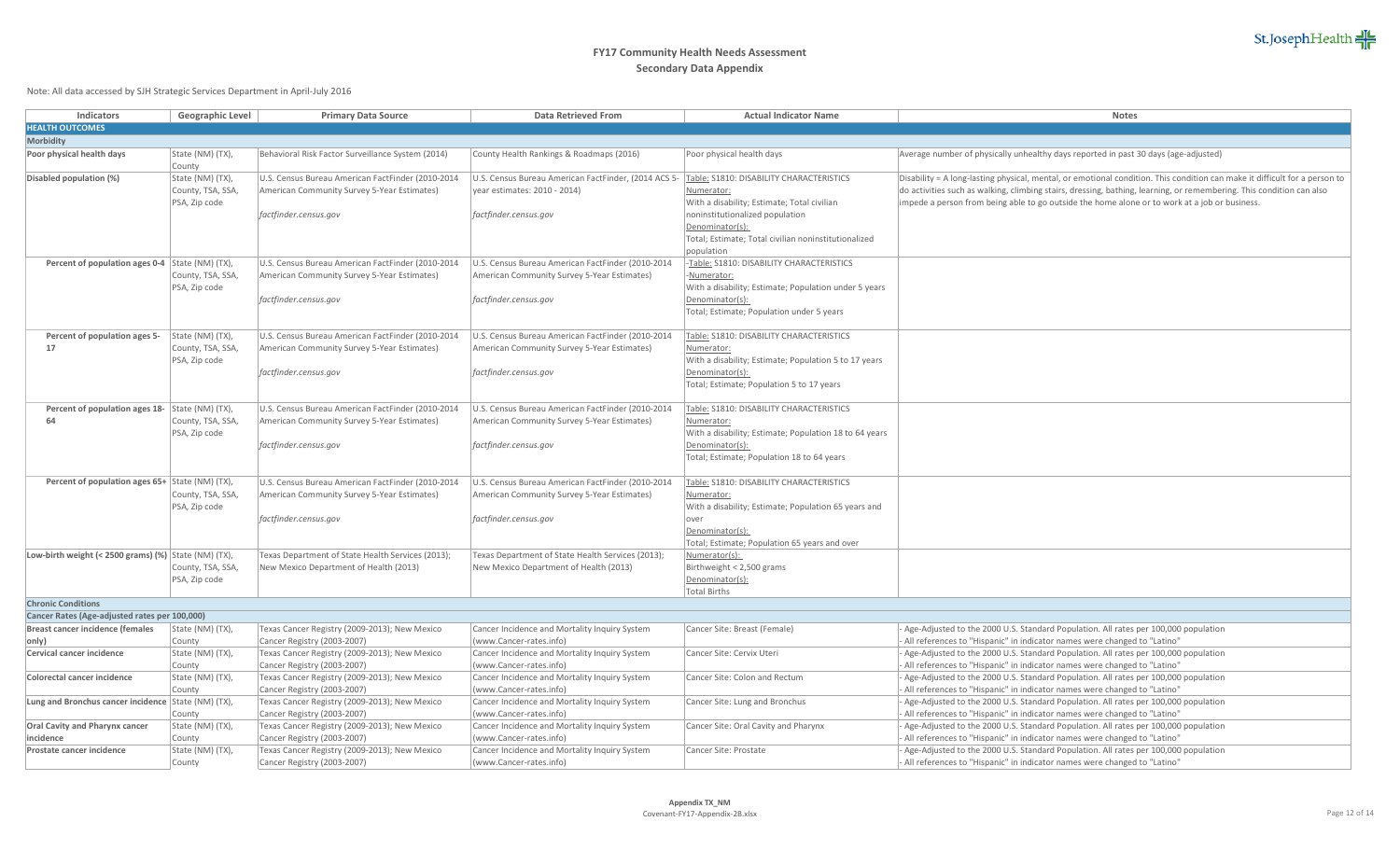

| Indicators                                             | Geographic Level | <b>Primary Data Source</b>                        | Data Retrieved From                      | <b>Actual Indicator Name</b> | <b>Notes</b>                                                                      |  |  |  |  |  |
|--------------------------------------------------------|------------------|---------------------------------------------------|------------------------------------------|------------------------------|-----------------------------------------------------------------------------------|--|--|--|--|--|
| <b>Mental Health</b>                                   |                  |                                                   |                                          |                              |                                                                                   |  |  |  |  |  |
| Poor mental health days (age-<br>adjusted)             | State (NM) (TX), | Behavioral Risk Factor Surveillance System (2014) | County Health Rankings & Roadmaps (2016) | Poor mental health days      | Average number of mentally unhealthy days reported in past 30 days (age-adjusted) |  |  |  |  |  |
| <b>Emergency Room (ER) Utilization - Mental Health</b> |                  |                                                   |                                          |                              |                                                                                   |  |  |  |  |  |